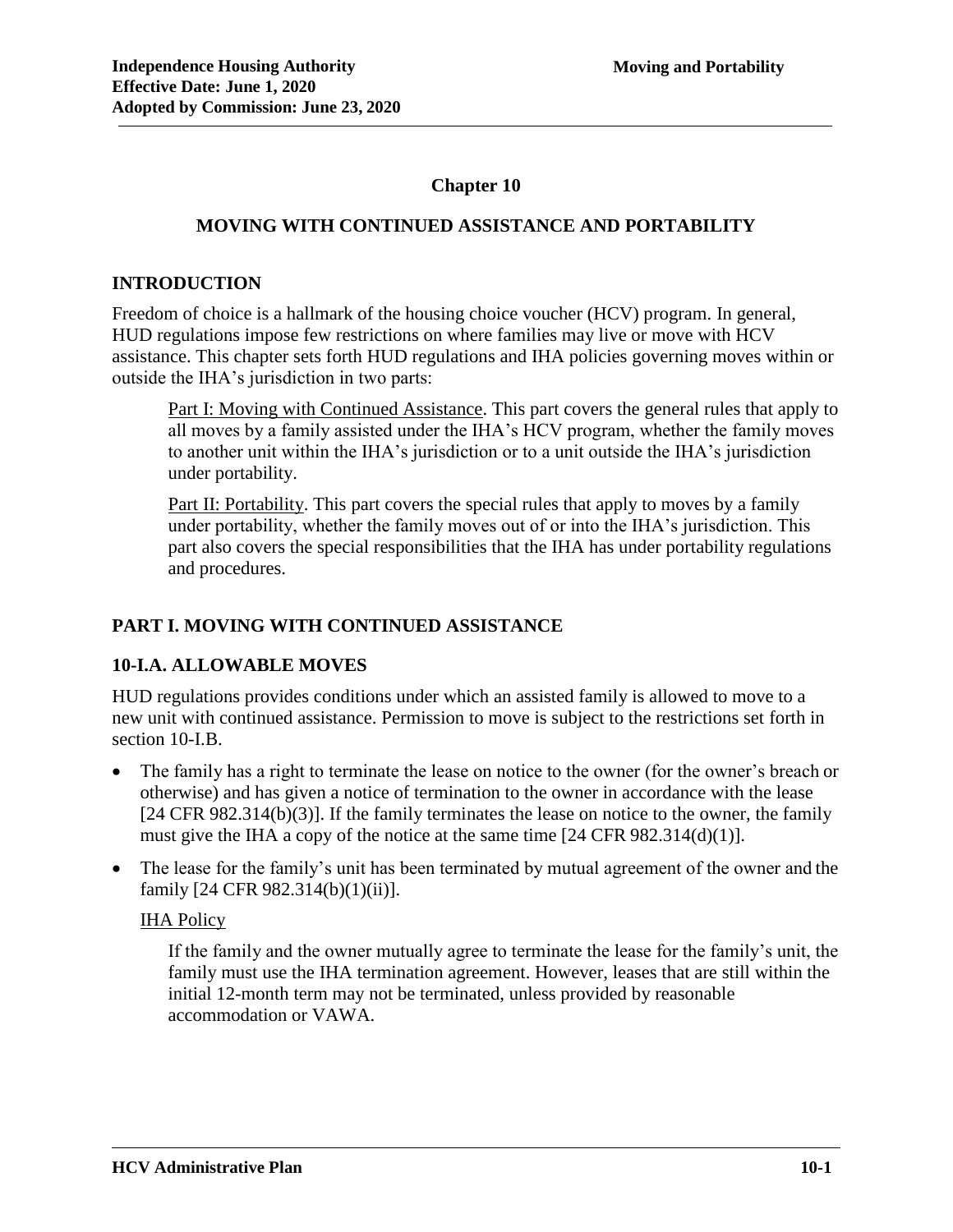- The owner has given the family a notice to vacate, has commenced an action to evict the family, or has obtained a court judgment or other process allowing the owner to evict the family [24 CFR 982.314(b)(2)]. The family must give the IHA a copy of any owner eviction notice [24 CFR 982.551(g)].
- The IHA has terminated the assisted lease for the family's unit for the owner's breach [24] CFR 982.314(b)(1)(i)].
- The IHA determines the family's current unit does not meet the HOS space standards because of an increase in family size or a change in family composition. In such cases, the IHA must issue the family a new voucher, and the family and IHA must try to find an acceptable unit as soon as possible. If an acceptable unit is available for the family, the IHA must terminate the HAP contract for the family's old unit in accordance with the HAP contract terms and must notify both the family and the owner of the termination. The HAP contract terminates at the end of the calendar month that follows the calendar month in which the IHA gives notice to the owner.  $[24 \text{ CFR } 982.403(a)$  and  $(c)]$

# **10-I.B. RESTRICTIONS ON MOVES**

A family's right to move is generally contingent upon the family's compliance with program requirements [24 CFR 982.1(b)(2)]. HUD specifies conditions under which the IHA may deny a family permission to move and ways in which the IHA may restrict moves by a family.

# **Denial of Moves**

HUD regulations permit the IHA to deny a family permission to move under the following conditions:

# *Insufficient Funding*

The IHA may deny a family permission to move if the IHA does not have sufficient funding for continued assistance  $[24 \text{ CFR } 982.314(e)(1)].$ 

# IHA Policy

The IHA will deny a family permission to move on grounds the IHA does not have sufficient funding for continued assistance if (a) the move is initiated by the family, not the owner or the IHA; (b) the IHA can demonstrate that the move will, in fact, result in higher subsidy costs; and (c) the IHA can demonstrate, in accordance with the policies that it does not have sufficient funding in its annual budget to accommodate the higher subsidy costs. If denying for insufficient funding, the IHA must notify the local HUD office within 10 business days of a determination to deny a portability or move based on insufficient funding. This policy applies to moves within the IHA's jurisdiction as well as to moves outside it under portability. Once funds are available, the IHA will allow the move.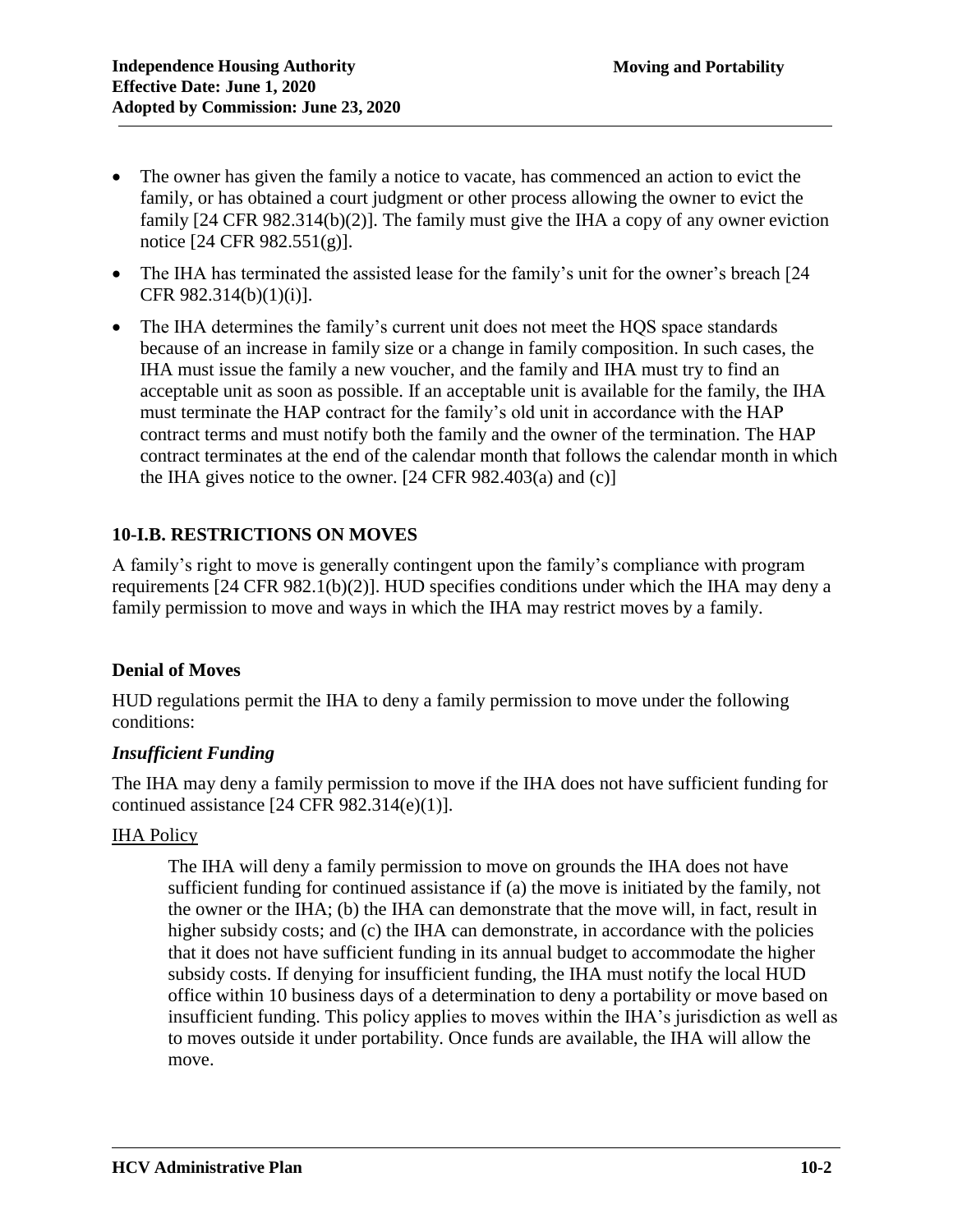#### *Grounds for Denial or Termination of Assistance*

The IHA has grounds for denying or terminating the family's assistance [24 CFR 982.314(e)(2)].

#### IHA Policy

IHA will grant a family permission to move if IHA has no grounds to deny or terminate the family's assistance for program violations, (a thorough definition of program violations can be found in the Administrative Plan). Further definition of a family's obligations include:

The family has paid off any repayment agreement.

The family has provided a copy of the thirty (30) day notice, submitted to and signed by the current landlord. The notice must clearly state the client is in good standing and owes no money. The landlord must provide proof of said balance owed by the family to IHA.

The family has not received a notice of cancellation from the IHA.

However, in addition, if the calculations reveal that the subsidy amount to be paid to the new owner on behalf of the family would be zero, IHA would not render any assistance should the family proceed with the move.

### **Restrictions on Elective Moves [24 CFR 982.314(c)]**

HUD regulations permit the IHA to prohibit an elective move by a participant family during the family's initial lease term. They also permit the IHA to prohibit more than one elective move by a participant family during any 12-month period.

#### IHA Policy

The IHA will deny a family permission to make an elective move during the family's initial lease term. This policy applies to moves within the IHA's jurisdiction or outside it under portability.

The IHA will also deny a family permission to make more than one elective move during any 12-month period. This policy applies to all assisted families residing in the IHA's jurisdiction.

The IHA will consider exceptions to these policies for the following reasons: to protect the health or safety of a family member (e.g., lead-based paint hazards, domestic violence, witness protection programs), to accommodate a change in family circumstances (e.g., new employment, school attendance in a distant area), victims of domestic violence, or to address an emergency situation over which a family has no control.

In addition, the IHA will allow exceptions to these policies for purposes of reasonable accommodation of a family member who is a person with disabilities (see Chapter 2).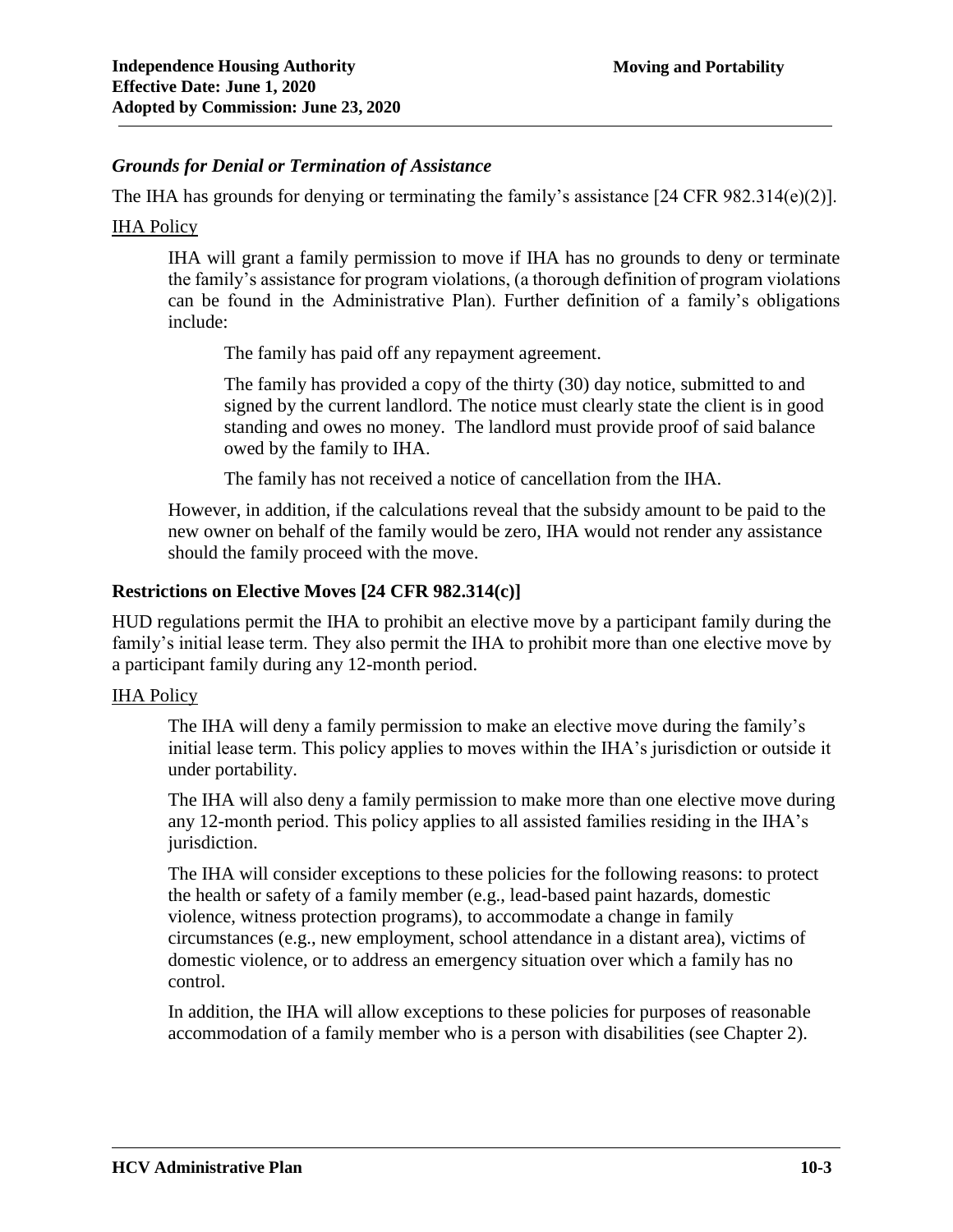#### **10-I.C. MOVING PROCESS**

#### **Notification**

If a family wishes to move to a new unit, the family must notify the IHA and the owner before moving out of the old unit or terminating the lease on notice to the owner [24 CFR 982.314(d)(2)]. If the family wishes to move to a unit outside the IHA's jurisdiction under portability, the notice to the IHA must specify the area where the family wishes to move [24 CFR 982.314(d)(2), Notice PIH 2004-12]. The notices must be in writing [24 CFR 982.5].

#### **Approval**

#### IHA Policy

Upon receipt of a family's notification that it wishes to move, the IHA will determine whether the move is approvable in accordance with the regulations and policies set forth in sections 10-I.A. and 10-I.B. The family will provide the release form prepared by the landlord. The IHA will notify the family in writing of its determination within ten (10) business days following receipt of the family's notification and release form. If the family is eligible to move, the Program Specialist may assign the date and time for the family to attend a moved voucher issuance class, if one is required.

#### **Reexamination of Family Income and Composition**

#### IHA Policy

For families approved to move to a new unit within the IHA's jurisdiction, the IHA will perform a new annual reexamination in accordance with the policies set forth in Chapter 11 of this plan.

For families moving into or families approved to move out of the IHA's jurisdiction under portability, the IHA will follow the policies set forth in Part II of this chapter.

#### **Voucher Issuance and Briefing**

#### **IHA Policy**

For families approved to move to a new unit within the IHA's jurisdiction, the IHA will issue a new voucher within ten (10) business days of the IHA's written approval to move. A briefing is required for these families. The IHA will follow the policies set forth in Chapter 5 on voucher term, extension, expiration and exceptions allowed under portability regulations. If a family does not locate a new unit within the term of the voucher and any extensions, the family may remain in its current unit with continued voucher assistance if the owner agrees and the IHA approves. Otherwise, the family will lose its assistance.

For families moving into or families approved to move out of the IHA's jurisdiction under portability, the IHA will follow the policies set forth in Part II of this chapter.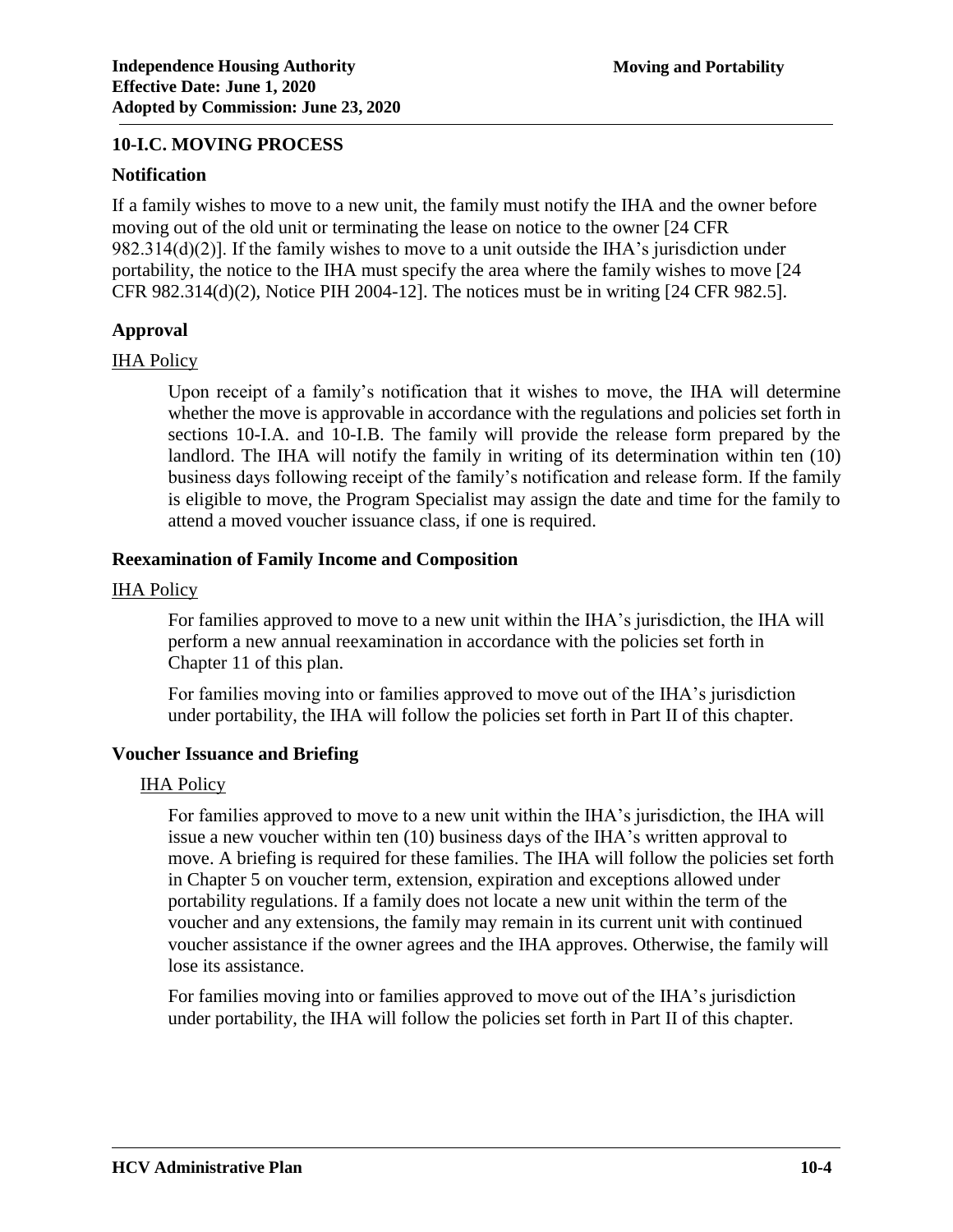#### **Area's Covered by IHA**

#### IHA Policy

Vouchers issued by IHA can be used in the following locations:

Independence Sugar Creek Blue Springs Kansas City Buckner Grain Valley Oak Grove Lee's Summit Grandview Raytown Lone Jack Greenwood River Bend Levasy Sibley Lake Tapawingo Lake Lotawana

There will be no restrictions of zip codes to any of the cities listed above or other cities or townships in Jackson County, Missouri.

#### **Housing Assistance Payments [24 CFR 982.311(d)]**

When a family moves out of an assisted unit, the IHA may not make any housing assistance payment to the owner for any month **after** the month the family moves out. The owner may keep the housing assistance payment for the month when the family moves out of the unit.

If a participant family moves from an assisted unit with continued tenant-based assistance, the term of the assisted lease for the new assisted unit may begin during the month the family moves out of the first assisted unit. Overlap of the last housing assistance payment (for the month when the family moves out of the old unit) and the first assistance payment for the new unit, is not considered to constitute a duplicative housing subsidy.

Standard procedure for treatment of the HAP on a vacated unit will be as follows: If family moves from the unit between the 1st and the 31st of the month, the previous landlord will be paid the HAP.

### **PART II: PORTABILITY**

### **10-II.A. OVERVIEW [HCV Guidebook, PIH Notices 2004-12, PIH 2007-5, PIH 2008-43, and PIH 2011-3, and Final Rule dated August 20, 2015]**

HUD's guidebook and PIH notices provide guidance on public housing agency (PHA) administrative responsibilities related to family moves with continued assistance both within a PHA's jurisdiction and portability moves. In addition to reviewing the administrative responsibilities of the initial PHA and the receiving PHA for moves with continued assistance under portability, HUD's notices and recent final rules set-forth additional requirements for PHAs who deny moves due to insufficient funding both within and outside the initial PHA's jurisdiction in accordance with 24 CFR 982.314(e)(1).

The most current guidance is PIH 2011-3 and the final rule dated August 20, 2015 also:

- Sets forth the penalties that may be imposed on PHAs that deny family requests to move on the basis of 24 CFR 982.314(e)(1) if the conditions necessary to deny the move on the basis of insufficient funding do not exist.
- Requires PHAs to notify HUD within ten (10) business days when it becomes necessary to deny families' requests to move due to insufficient funding.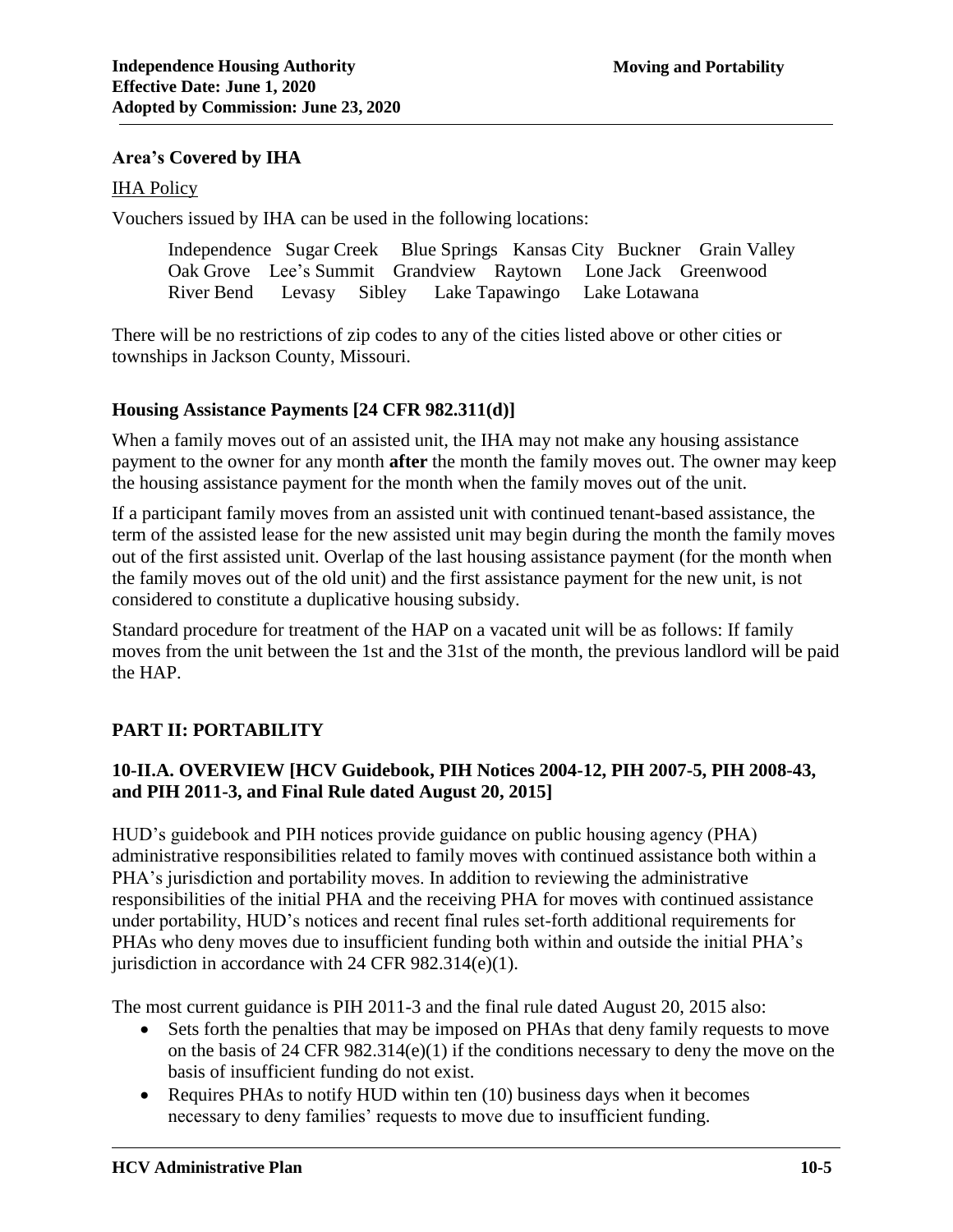- Requires receiving PHAs to provide a notification by email or other confirmed delivery method to the initial PHA on its intent to bill or absorb before the family is approved for the portability move.
- Encourages PHAs to enlist the assistance of the local Area HUD Office in resolving billing related issues.
- Outlines the steps an initial PHA who does not receive annual updates for families under billing arrangements should take in seeking assistance from their Area HUD Office as well as receiving PHAs who do not receive timely payments from initial PHA's
- Requires an initial PHA to notify the local HUD office within ten (10) business days of a determination to deny a portability move based on insufficient funding;
- Provides that the voucher issued by the receiving PHA to the family may not expire before thirty (30) calendar days have passed from the expiration date of the initial PHA's voucher;
- Requires briefings for all participating on how portability works and the benefits of living in low-poverty census tracts; and
- Allows a family to choose the receiving PHA to administer their voucher should they choose to use portability;
- Updates the latest portability guidance issued in a HUD Notice.

# **Background**

Portability is a comprehensive process for and PHA and staff should become familiar with the regulations and PIH notices that impact this area. Specific PIH notices include PIH 2008-43, PIH 2004-12, PIH 2007-5 and PIH 2011-3 and Final Rule August 15, 2015. One of the key features of the housing choice voucher program is the mobility of the assistance. The regulations at 24 CFR 982.353 provide that housing choice voucher participants may choose a unit that meets program requirements anywhere in the United States, provided that a PHA administering the tenant-based program has jurisdiction over the area in which the unit is located. Moves with continued assistance can occur both inside and outside of the initial PHA's jurisdiction. The term "portability" refers to the process of leasing a dwelling unit with tenant-based housing voucher assistance outside of the jurisdiction of the PHA that initially issues the family its voucher (the initial PHA). Program regulations covering where a family may move and the responsibilities of the initial PHA and the receiving PHA (the PHA with jurisdiction over the area to which the family moves) are found at 24 CFR 982.353 through 982.355.

When a family moves under portability, the receiving PHA may choose to absorb the family into the receiving PHA's program or bill the initial PHA. The program regulations at 24 CFR 982.355(e) provide that the receiving PHA may bill the initial PHA for housing assistance payments (HAP) and administrative fees to fund the assistance for a portable family. The regulations require that the initial PHA must promptly reimburse the receiving PHA for the full amount of the HAP payments and with 80 percent of the on-going administrative fee (or a negotiated amount if both PHAs agree) for each month that the family receives assistance from the receiving PHA. PHAs apply the pro-ration factor determined by HUD to the 80 percent of the Column B posted rate. The posted administrative fees are found at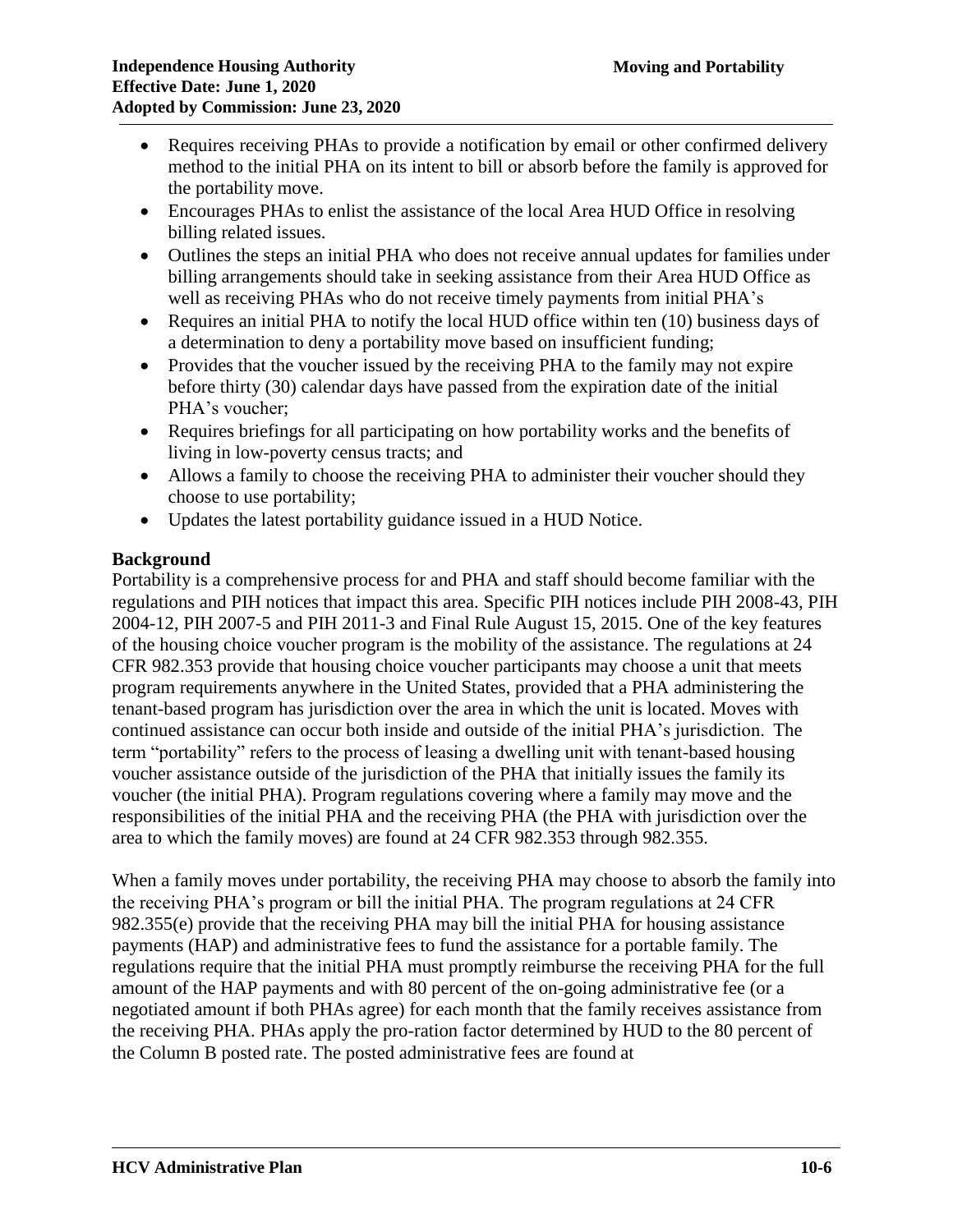[www.hud.gov/offices/pih/programs/hcv/adminfees2010.cfm.](http://www.hud.gov/offices/pih/programs/hcv/adminfees2010.cfm) These pro-rated fee amounts may be used for the entire calendar year to avoid the need for PHAs to re-calculate their portable fees each quarter. Information on administrative fees for portability billing purposes for subsequent calendar years will be provided in the annual HUD guidance on administrative fees. Administrative fees are subject to funding reductions from HUD.

The regulations further provide that the initial PHA and the receiving PHA must comply with financial procedures required by HUD, including the use of HUD-required billing forms. The initial PHA and the receiving PHA must also comply with billing and payment deadlines under the financial procedures. HUD may assess penalties against an initial PHA or a receiving PHA for violations, as determined by HUD, of the portability requirements.

HUD may transfer units and funds for assistance to portable families to the receiving PHA from funds available under the initial PHA annual contributions contract (ACC) (see 24 CFR 982.355(f)(1)). HUD will continue to exercise this authority to transfer units and funds from the initial PHA to the receiving PHA in cases where the initial PHA fails to comply with the billing procedures described below.

The IHA will follow the rules and policies as set forth by HUD when it is acting as the initial or the receiving PHA for a family.

IHA shall not deny a victim of domestic violence that is eligible under VAWA the access to portability.

The IHA will administer its housing choice voucher program in compliance with all applicable fair housing requirements, including the authorities cited at 24 CFR 5.105(a) and title II of the Americans with Disabilities Act. The IHA must also affirmatively further fair housing in accordance with 24 CFR 903.7(o) by identifying and addressing any impediments to fair housing choice, including helping families use their vouchers to move to non-minority concentrated areas both within its jurisdiction and through portability moves. [24 CFR 982.53].

# **Equal Opportunity Requirements**

The public housing agency must administer its housing choice voucher program in compliance with all applicable fair housing requirements, including the authorities cited at 24 CFR 5.105(a) and title II of the Americans with Disabilities Act. The PHA must also affirmatively further fair housing in accordance with 24 CFR 903.7(o) by identifying and addressing any impediments to fair housing choice, including helping families use their vouchers to move to non-minority concentrated areas both within its jurisdiction and through portability moves. See 24 CFR 982.53 for the equal opportunity requirements for the Housing Choice Voucher program and Chapter 2 for IHA requirements.

# **10-II.B. INITIAL PHA ROLE (When IHA is the Initial PHA)**

**Allowable Moves under Portability (Final Rule August 20, 2015)**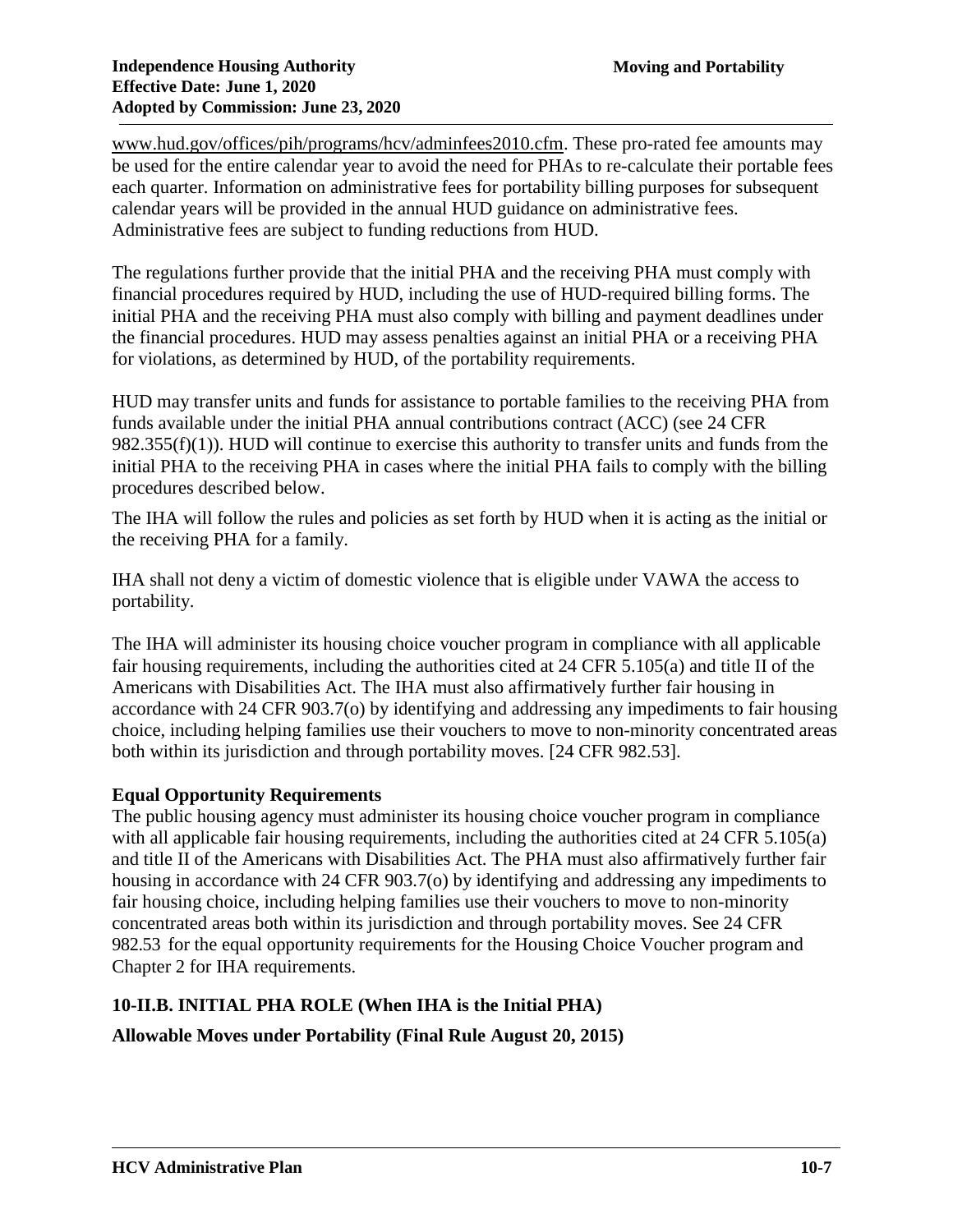A family may move with voucher assistance only to an area where there is at least one PHA administering a voucher program [24 CFR 982.353(b)]. If there is more than one PHA in the area, the family may choose the receiving PHA [24 CFR 982.355(b)].

Applicant families that have been issued vouchers as well as participant families may qualify to lease a unit outside the IHA's jurisdiction under portability. The initial PHA, in accordance with HUD regulations and IHA's policy, determines whether a family qualifies.

# *Applicant Families*

Under HUD regulations, most applicant families qualify to lease a unit outside the PHA's jurisdiction under portability. However, HUD gives the IHA discretion to deny a portability move by an applicant family for the reasons that it may deny any move by a participant family: insufficient funding and grounds for denial or termination of assistance.

# **IHA Policy**

In determining whether or not to deny an applicant family permission to move under portability because the IHA lacks sufficient funding or has grounds for denying assistance to the family, IHA will follow the policies established within the Administrative Plan. On denials for insufficient funding, IHA will notify the HUD Area Office within ten (10) business days of the determination.

In addition, IHA may establish a policy denying the right to portability to nonresident applicants during the first 12 months after they are admitted to the program [24 CFR 982.353(c)].

# IHA Policy

If neither the head of household nor the spouse/co-head of an applicant family had a domicile (legal residence) in the IHA's jurisdiction at the time the family's application for assistance was completed, the family must live in the IHA's jurisdiction with voucher assistance for at least 12 months before requesting portability.

The IHA will consider exceptions to this policy for purposes of reasonable accommodation (see Chapter 2) or victims of domestic violence. However, any exception to this policy is subject to the approval of the receiving PHA [24 CFR 982.353(c)(3)].

# *Participant Families*

The IHA must not provide portable assistance for a participant if a family has moved out of its assisted unit in violation of the lease. [24 CFR 982.3539b).]

# **IHA Policy**

The IHA will determine whether a participant family may move out of the IHA's jurisdiction with continued assistance in accordance with the regulations and policies set forth in the program. The participant will be allowed to request one (1) move per year. The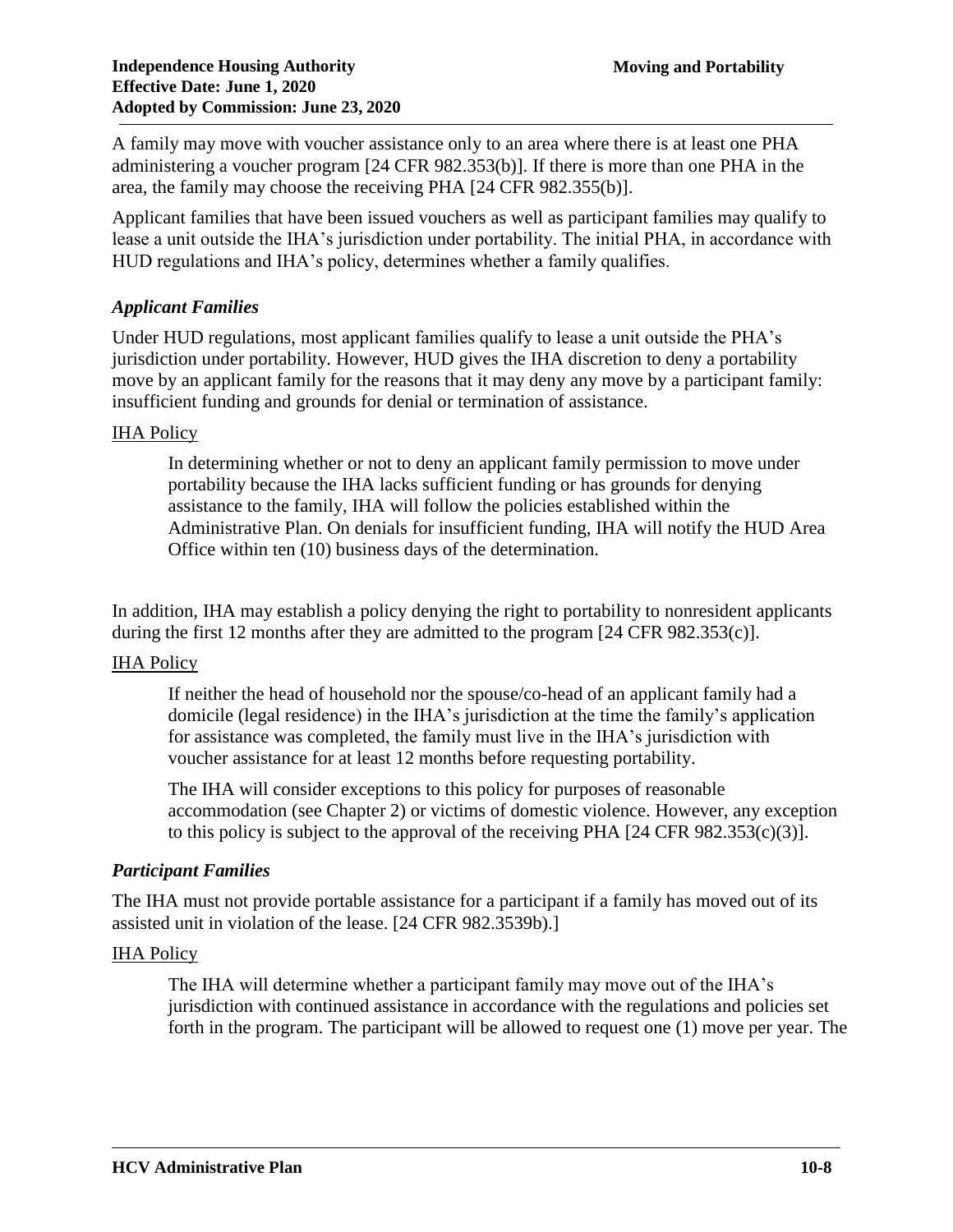IHA will notify the family of its determination in accordance with the approval policy set forth in the policies. IHA will consider exceptions of moving out in violation of the lease for victims of VAWA.

### **Determining Income Eligibility**

### *Applicant Families*

An applicant family may lease a unit in a particular area under portability only if the family is income eligible for admission to the voucher program in that area [24 CFR 982.353(d)(3)]. The family must specify the area to which the family wishes to move [Notice 2004-12].

The initial PHA is responsible for determining whether the family is income eligible in the area to which the family wishes to move  $[24 \text{ CFR } 982.355(c)(1)]$ . If the applicant family is not income eligible in that area, the PHA must inform the family that it may not move there and receive voucher assistance [Notice PIH 2004-12].

#### *Participant Families*

The income eligibility of a participant family is not re-determined if the family moves to a new jurisdiction under portability [24 CFR 982.353(d)(2), 24 CFR 982.355(c)(1)]. However, an initial HAP on a new unit cannot be executed if the amount of assistance is \$-0-.

#### **Special Purpose Vouchers**

The initial PHA must submit the codes for special purpose vouchers on the form HUD-50058 Family Report, and the receiving PHA must maintain the codes on the Family Report, as long as the Receiving PHA chooses to bill the initial PHA.

Initial and receiving PHA's must administer special purpose vouchers, such as the HUD-VASH or Veteran's Affairs Supportive Housing vouchers, in accordance with HUD-established policy in cases where HUD has established alternative program requirements of such special purpose vouchers.

### **Reexamination of Family Income and Composition**

No new reexamination of family income and composition is required for an applicant family.

#### **IHA Policy**

For a participant family approved to move out of its jurisdiction under portability, the IHA generally will conduct a reexamination of family income and composition only if the family's annual reexamination must be completed on or before the initial billing deadline specified on form HUD-52665, Family Portability Information.

If the participant family's income exceeds the income limit of the Receiving PHA, the family will not be denied assistance. However, the PHA cannot enter into a HAP if the amount of assistance is-0-.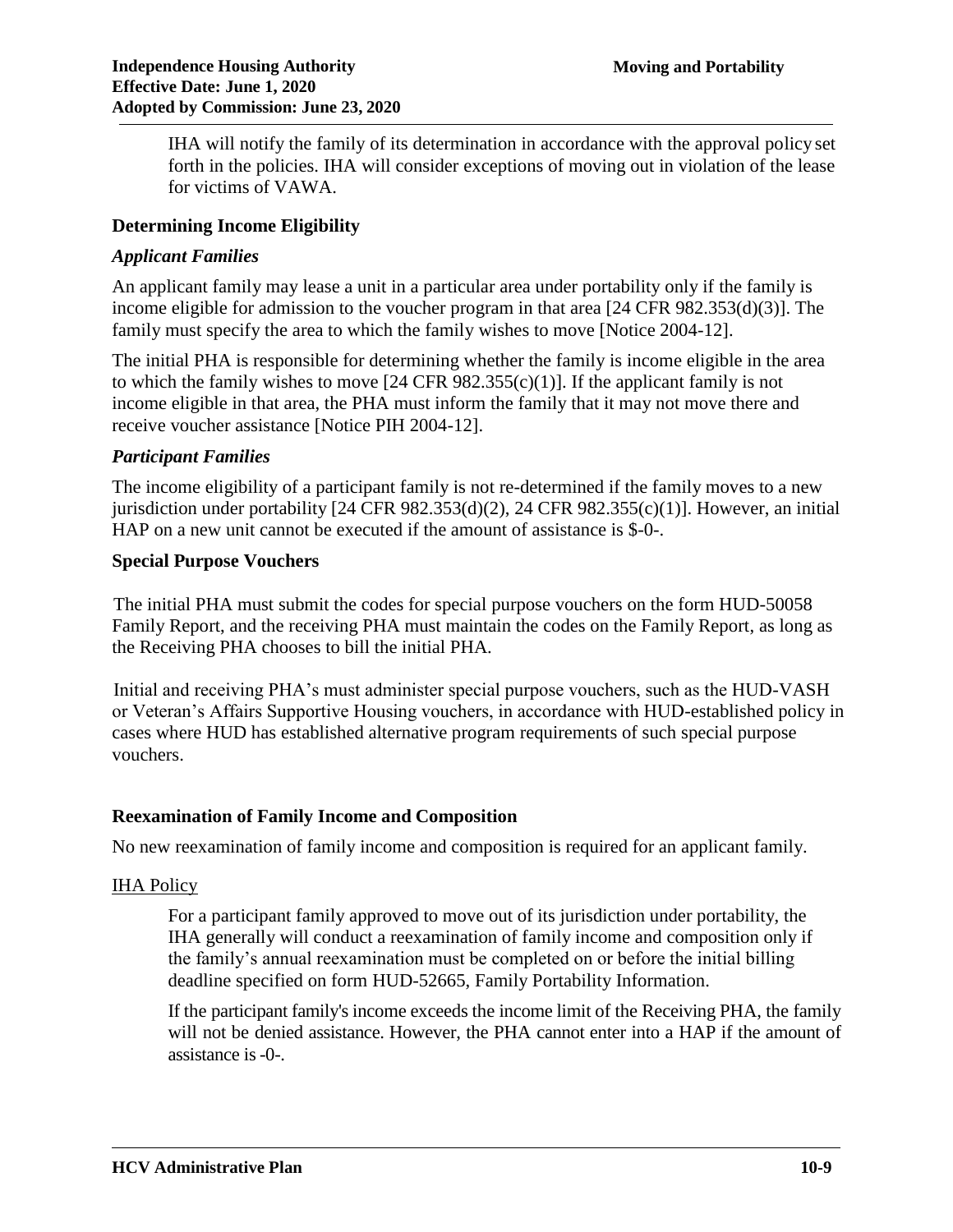The IHA will make any exceptions to this policy necessary to remain in compliance with HUD regulations.

### **Briefing**

The regulations and policies on briefings set forth in Chapter 5 of this plan require the IHA to provide information on portability to all applicant families that qualify to lease a unit outside the IHA's jurisdiction under the portability procedures. A special briefing may be required to explain opportunity areas, how portability works and the benefits in living in low-poverty census tracts.

### **IHA Policy**

An individual or group briefing will be mandatory for all portability families. The briefing will be scheduled within ten (10) business days after the Receiving PHA receives the documents from the family or the Initial PHA.

The IHA will provide the family with the same oral and written explanation of portability that it provides to applicant families selected for admission to the program (see Chapter 5) including any enhancements on opportunity areas. The IHA will provide the name, address, and phone of the contact for the PHA in the jurisdiction to which they wish to move. The IHA will advise the family of the PHA's policies and procedures that they will be under, including subsidy standards and voucher extension policies.

### **Voucher Issuance and Term**

An applicant family has no right to portability until after the family has been issued a voucher [24 CFR 982.353(b)]. In issuing vouchers to applicant families, the IHA will follow the regulations and procedures set forth in Chapter 5. A new voucher is not required for portability purposes.

# IHA Policy

For families approved to move under portability, the IHA will issue a new voucher within ten (10) business days of the IHA's written approval to move. The initial term of the voucher will be the full 120 calendar days.

If the family moving under portability is living in a unit where HAP has been abated because of the failure to complete the HQS repairs, or the client previously vacated their unit due to unsafe condition, the voucher issuance date will be the effective date of that action.

# **Voucher Extensions and Expiration**

### IHA Policy

The IHA will approve **no** extensions to a voucher issued to an applicant or participant family porting out of the IHA's jurisdiction except under the following circumstances: (a) the initial term of the voucher will expire before the portable family will be issued a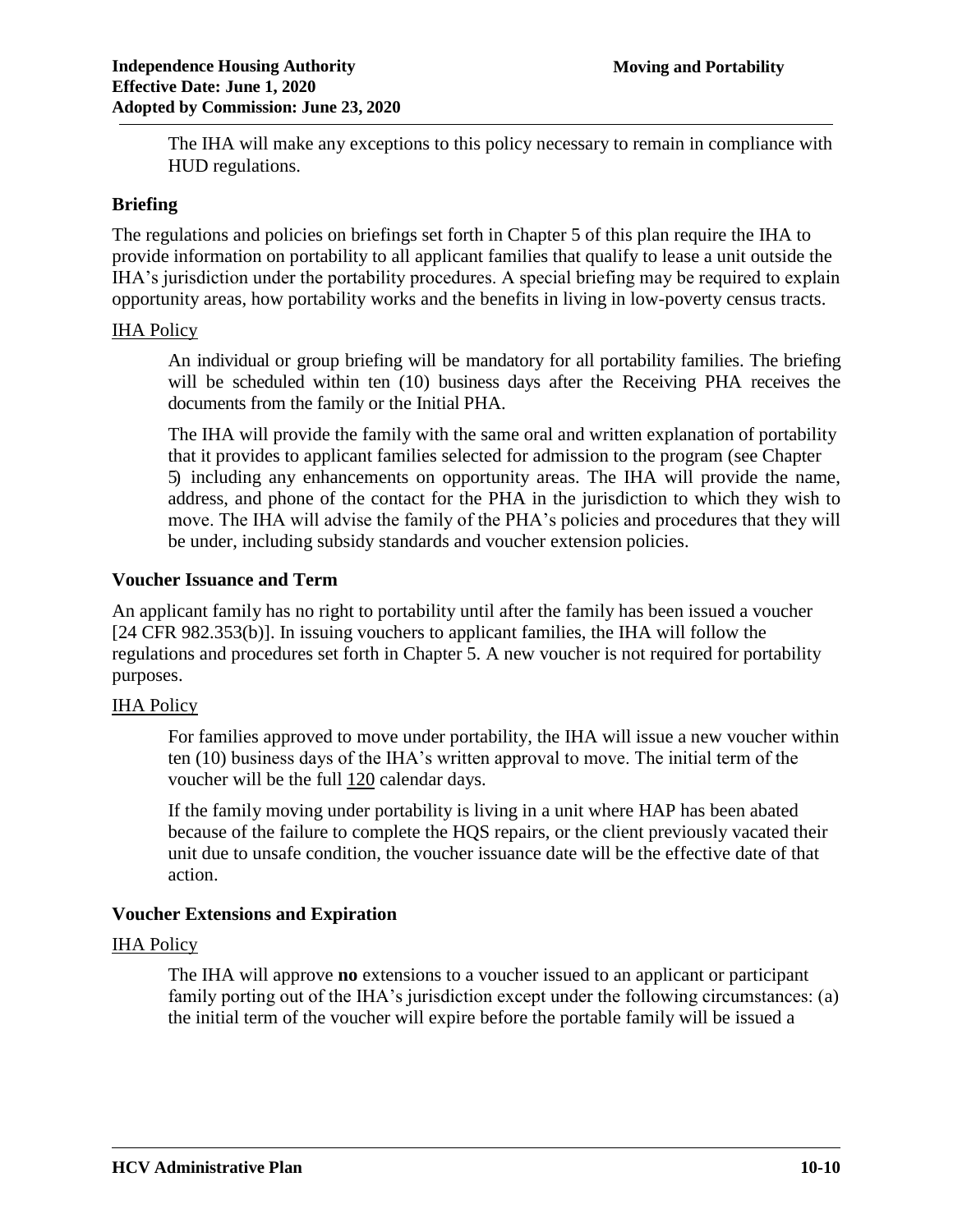voucher by the receiving PHA, (b) the family decides to return to the initial PHA's jurisdiction and search for a unit there, or (c) as a reasonable accommodation for persons with disabilities.

To receive or continue receiving assistance under the initial PHA's voucher program, a family that moves to another PHA's jurisdiction under portability must be under a HAP contract in the receiving PHA's jurisdiction within sixty (60) calendar days following the expiration date of the initial PHA's voucher term (including any extensions). (See below under "Initial Billing Deadline" for one exception to this policy.)

The receiving PHA will then provide that the Voucher issued by the receiving PHA to a family may not expire before thirty (30) calendar days has passed from the expiration of the initial PHA's voucher. (Final Rule August 20, 2015)

# **Portability-Initial PHA Responsibilities: Contacting the Receiving PHA**

When a family wishes to move under portability, the family must inform the initial PHA of the area to which the family wishes to move. In the case where the family is not currently a program participant, the initial PHA must determine if the family is income eligible in the area to which the family wishes to move. If the family is not income eligible in the area to which the family wishes to move, the PHA must inform the applicant family they may not move to the area in question and receive voucher assistance. Income eligibility is not re-determined when a participant family (a family that is already under a HAP contract) exercises portability.

The initial PHA must contact the receiving PHA via email or other confirmed delivery method to determine whether the receiving PHA will bill or absorb the family's voucher. Based on the receiving PHA's response, the initial PHA must determine whether they will approve or deny the portability request. The policies outline the reasons a PHA may deny a family's request. Once the portability request is approved, the initial PHA issues the family a voucher and must contact the receiving PHA on the family's behalf. The initial PHA must promptly notify the receiving PHA to expect the incoming family  $(24 \text{ CFR } 982.355(c)(2))$ . This means the initial PHA contacts the receiving PHA on the family's behalf, typically by telephone, fax, or email. Simply referring the family to HUD or to a website for information on the receiving PHA's address does not fulfill the responsibilities of the initial PHA under the program regulations. The initial PHA must also advise the family how to contact and request assistance from the receiving PHA (e.g., the name and telephone number of the staff person responsible for working with incoming portability families and any procedures related to appointments for voucher issuance the receiving PHA has shared with the initial PHA). The Form HUD-52665, Family Portability Information, contains a line that the initial PHA uses to identify the receiving PHA

# IHA Policy

Because the portability process is time-sensitive, the IHA will notify the receiving PHA by phone, fax, or e-mail to expect the family. The IHA will also ask the receiving PHA to provide any information the family may need upon arrival, including the name, fax, e-mail and telephone number of the staff person responsible for business with incoming portable families and procedures related to appointments for voucher issuance. The IHA will pass this information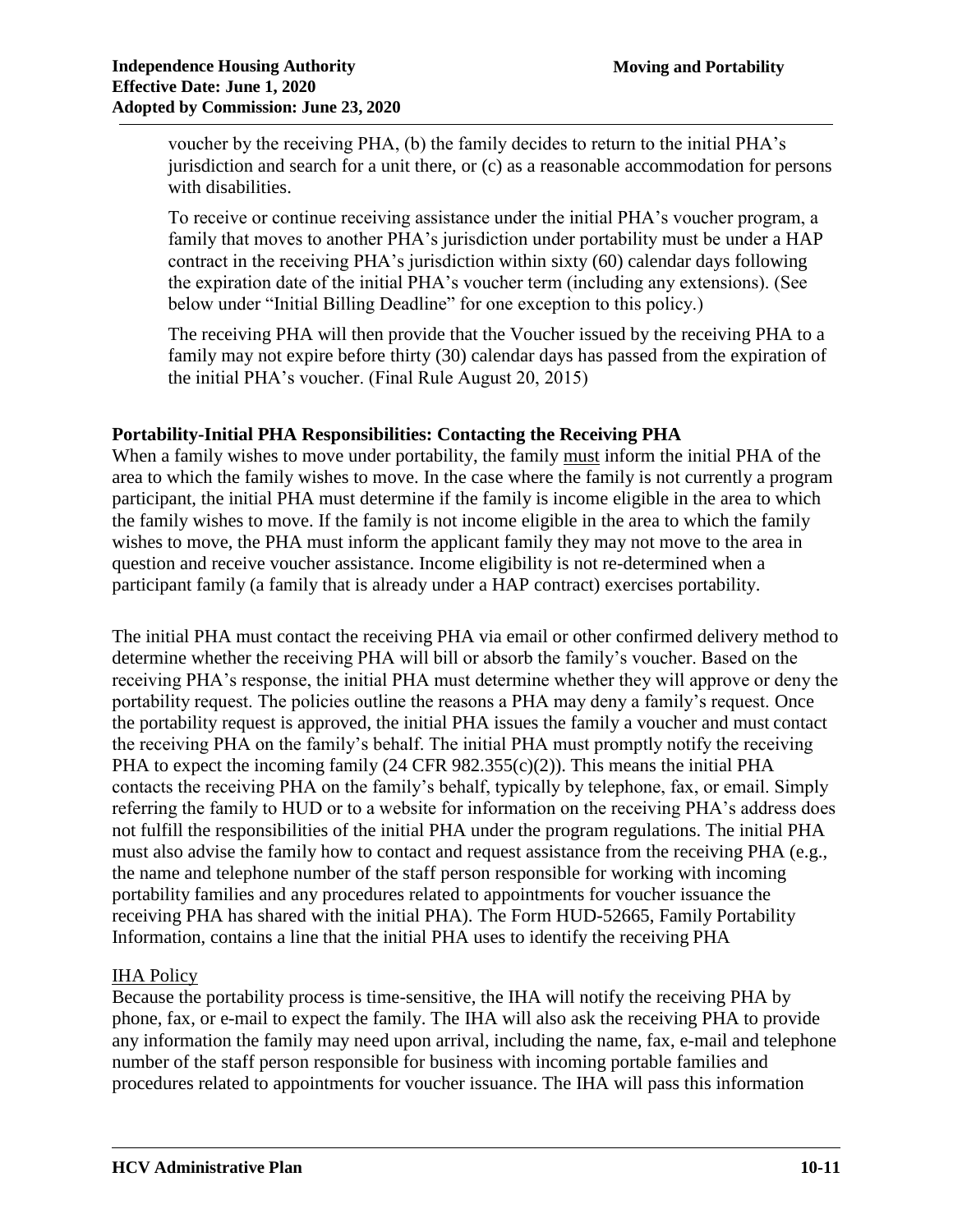along to the family. The IHA will also ask for the name, address, telephone number, fax and email of the person responsible for processing the billing information.

#### **Portability-Initial PHA Responsibilities: Part I of the Form HUD-52665**

Once the family is approved to move using portability, the initial PHA completes Part I of the Form HUD-52665 and mails or faxes it to the receiving PHA, along with a copy of the family's voucher issued by the initial PHA, a current copy of Form HUD-50058, and copies of the income verification supporting the form. (Note that in the case of an applicant, the initial PHA has not completed the HUD-50058 and submitted the information to HUD because the family is not yet a new admission. However, the PHA must provide the family information and income information to the receiving PHA in a format similar to the Form HUD-50058 so that the information is easily available for use by the receiving PHA.)

Part I of the form provides the date by which the initial billing notice provided by the receiving PHA must be received by the initial PHA. The initial billing submission must be completed and mailed by the receiving PHA within ten (10) working days of the HAP contract execution but no later than 90 days following the expiration date of the family voucher issued by the initial PHA.

If the initial PHA has not received a billing notice by the deadline and intends not to accept a late billing, the initial PHA must inform the receiving PHA of this decision in writing. If the initial PHA informs the receiving PHA that it will not honor a late billing, the initial PHA is not required to honor any billing notice received after the billing deadline. If the initial PHA still subsequently receives a late billing notice on behalf of the family, it simply returns the late Form HUD-52665 to the receiving PHA, and the receiving PHA must absorb the family.

In certain circumstances, HUD may require the initial PHA to accept the late billing (such as where the receiving PHA does not have the funds to support the voucher and the family would be terminated if the initial PHA refused to accept the late billing). The initial PHA may contact HUD to report the receiving PHA's failure to submit the bill in accordance with these procedures. HUD may take action to address the receiving PHA's failure to do so, which may include reducing the receiving PHA's administrative fee. Additionally, HUD may subsequently transfer units and funding from the receiving PHA to the initial PHA when it is feasible, since the initial PHA was required to accept the late billing.

#### IHA Policy

In addition to these documents, the IHA will provide the following information, if available, to the receiving PHA:

Social security Numbers (SSNs)

Documentation of SSNs for all family members that are on file

Documentation of legal identity

Documentation of citizenship or eligible immigration status

Documentation of participation in the earned income disallowance (EID) benefit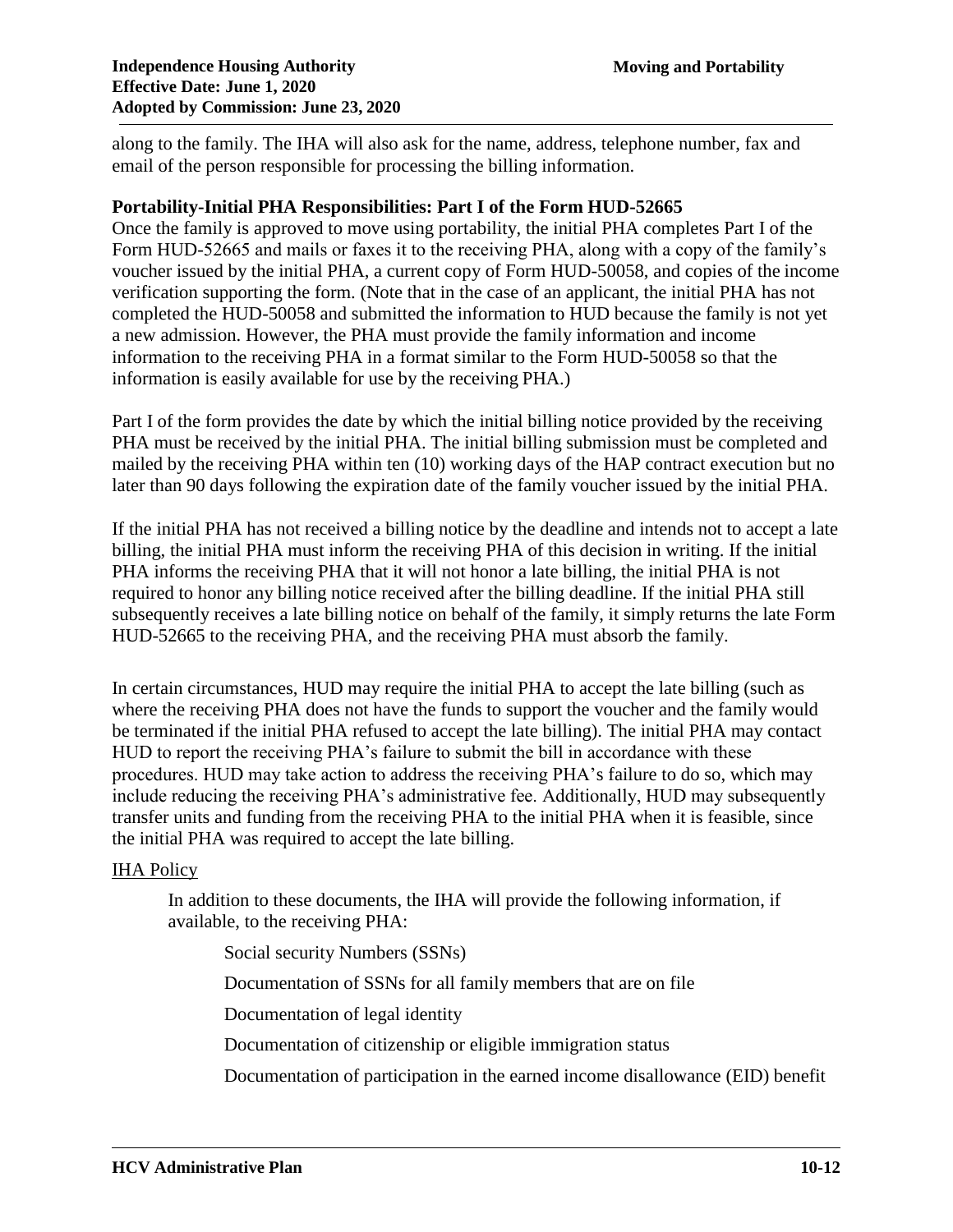Documentation of participation in a family self-sufficiency (FSS) program

The IHA will notify the family in writing regarding any information provided to the receiving PHA [HCV GB, p. 13-3], upon the family's request.

# IHA Policy

If the IHA has not received an initial billing notice from the receiving PHA by the deadline specified on form HUD-52665, it will contact the receiving PHA by phone, fax, or e-mail. If the PHA reports that the family is not yet under HAP contract, the IHA will inform the receiving PHA that it will not honor a late billing submission and will return any subsequent billings that it receives on behalf of the family. The IHA will send the receiving PHA a written confirmation of its decision by mail.

The IHA will allow an exception to this policy if the family includes a person with disabilities and the late billing is a result of a reasonable accommodation granted to the family by the receiving PHA.

The Receiving PHA will notify the Initial PHA in writing of any termination of assistance to families within ten (10) business days of the termination of assistance. If a hearing is required and requested by the family, the hearing will be conducted by the Receiving PHA, using the regular hearing procedures included in this Administrative Plan. A copy of the hearing decision will be furnished to the Initial PHA.

# **Monthly Billing Payments [24 CFR 982.355(e), Notice PIH 2011-03]**

### **IHA Policy**

The IHA will make regular monthly payments on its monthly check run and will utilize direct deposit when available to ensure that the payment is received by the deadline unless the receiving PHA notifies the IHA that direct deposit is not acceptable to them.

# **10-II.C. RECEIVING PHA ROLE**

### **Portability-Receiving PHA Responsibilities: Processing Responsibilities**

The receiving PHA must respond by email or other confirmed delivery method to the initial PHA's inquiry to determine if the family's voucher will be billed or absorbed. HUD encourages PHAs to communicate this information via email in order to expedite the families' requests. If the receiving PHA notifies the initial PHA that they will be absorbing the voucher, the receiving PHA cannot reverse its decision at a later date. This prevents placing a financial hardship on the initial PHA and putting a family that has already terminated the lease and vacated their assisted unit and moved to the new jurisdiction at risk of losing their assistance. After receiving the form HUD-52665 and supporting documentation from the initial PHA, the receiving PHA must promptly issue a voucher to the family for its search in the receiving PHA jurisdiction, the term of which may not expire before thirty (30) calendar days has passed from the expiration date of the

initial PHA voucher. HUD expects the receiving PHA to process the family's paperwork and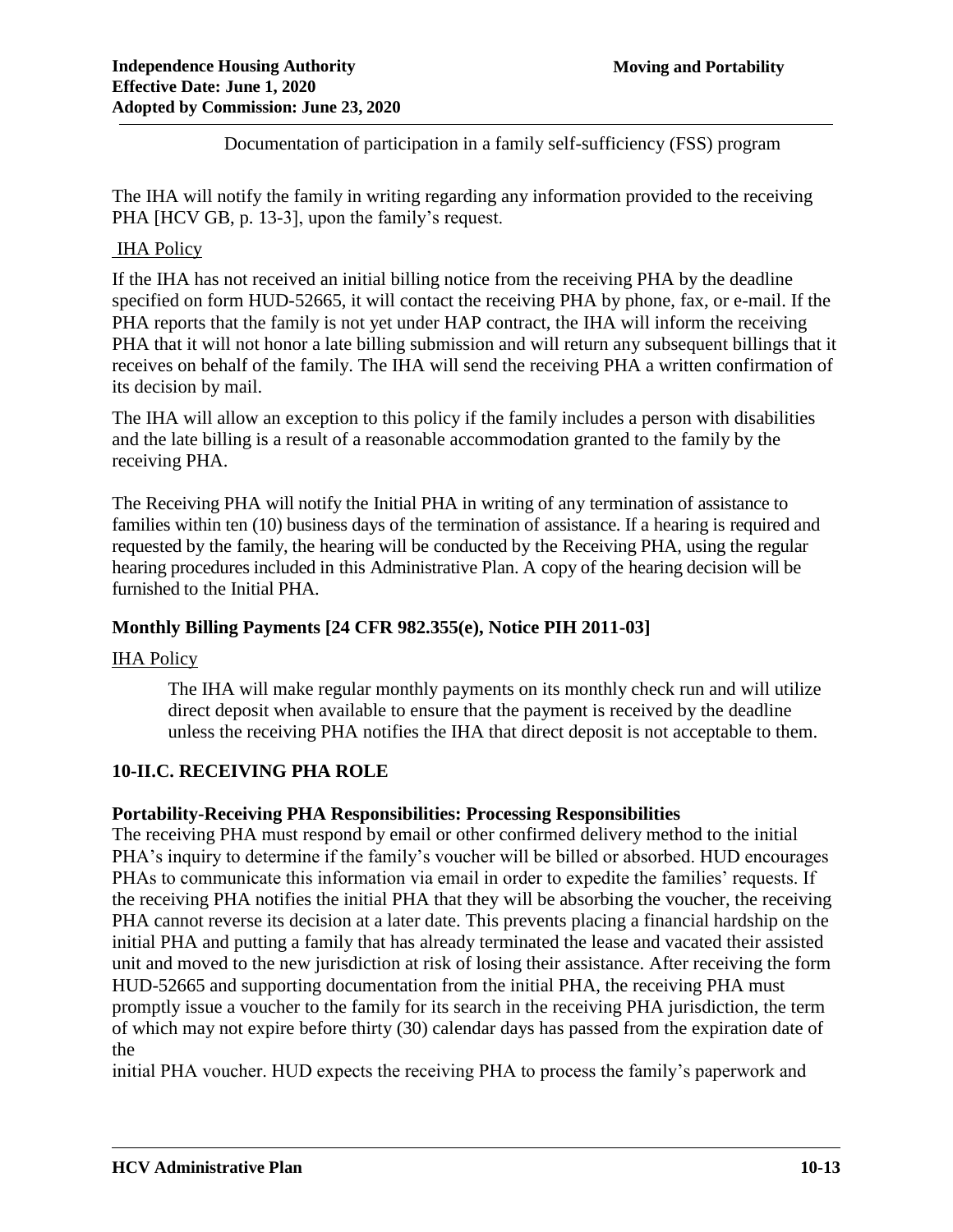issue the incoming family a voucher for its jurisdiction within two weeks of receiving the HUD-52665 and supporting documentation, provided the information is in order, the family has contacted the receiving PHA, and the family complies with the receiving PHA's procedures.

A receiving PHA should not process the family if the initial PHA voucher has already expired when it receives the paperwork from the initial PHA, but should refer the family back to the initial PHA. The initial PHA would have to decide to extend the term of the initial PHA voucher (and the billing deadline) before the receiving PHA would process the portability move in such an instance.

The receiving PHA does not re-determine income eligibility for a portable family that was already receiving voucher assistance and may not delay the family's housing search in issuing the voucher. Should the receiving PHA wish to conduct its own background checks and/or conduct a new income reexamination on a family that has already received housing assistance payments under the initial PHA, the receiving PHA may not delay issuing the family a voucher or otherwise delay approval of a unit until those processes are completed. However, the PHA may take subsequent action (e.g., recalculating the HAP payment based on updated income information; terminating the family's participation in the program due to criminal background or failing to disclose necessary information) against the family based on the results.

In the case of an applicant family, the receiving PHA may delay issuing or otherwise delay approval of a unit only if the re-certification is necessary to determine income eligibility. For example, if the applicant family initially reported they had no earned income but they are moving because they obtained new employment, the receiving PHA may need to conduct a recertification of income to ensure the family is income eligible in the receiving PHA's jurisdiction.

The receiving PHA may always delay approval of the unit or issuance of the voucher if the family refuses to comply with the receiving PHA procedures**.** In any case where the receiving PHA is refusing to process or provide assistance under the portability procedures, the family must be given the opportunity for an informal review or hearing in accordance with 24 CFR 982.554 or 982.555.

The receiving PHA may provide additional search time to the family beyond the expiration date of the initial PHA voucher, either when it initially issues its own voucher or by subsequently extending its own voucher's term. However, if the receiving PHA provides the family with search time beyond the expiration date of the initial PHA's voucher, it must inform the initial PHA of the extension and should bear in mind the billing deadline that is based on the expiration date of the voucher issued by the initial PHA. Unless willing and able to absorb the family, the receiving PHA should ensure that any voucher expiration date would leave sufficient time to process a Request for Tenancy Approval, execute a HAP contract, and cover the anticipated delivery time (if the PHA is not submitting the billing information by fax or email) so that it will be received by the initial PHA by the deadline date.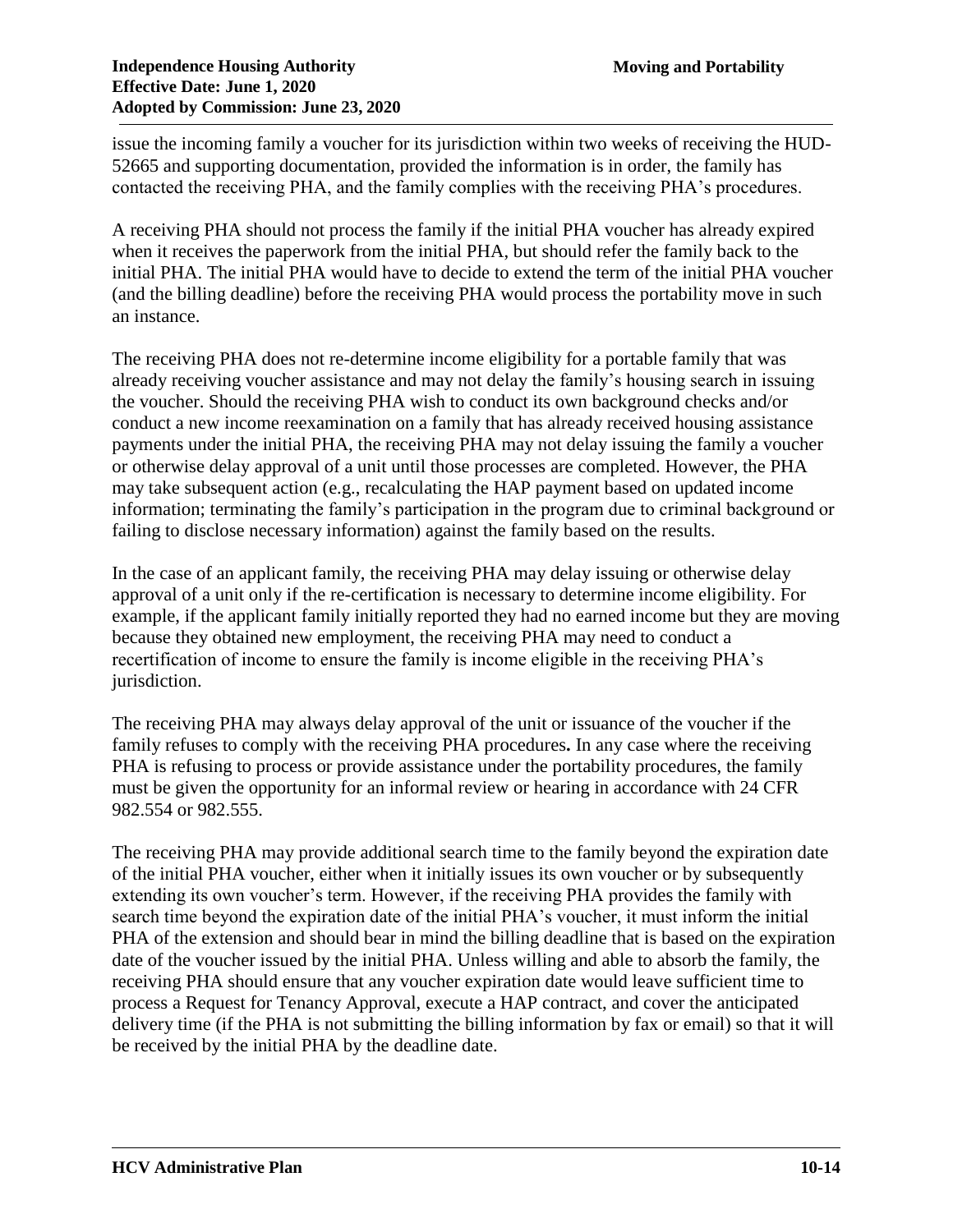If an incoming portable family ultimately decides not to lease in the jurisdiction of the receiving PHA, but instead wishes to return to the initial PHA or wishes to search in another jurisdiction, the receiving PHA must refer the family back to the initial PHA. In such a case the voucher of record for the family is once again the voucher originally issued by the initial PHA. Any extensions of search time provided by the receiving PHA voucher are only valid for the family's search in the receiving PHA jurisdiction. Any extensions of the initial PHA voucher necessary to allow the family additional search-time to return to the initial PHA's jurisdiction or to move to another jurisdiction would be at the discretion of the initial PHA.

The receiving PHA may absorb the family into its own program once the HAP contract is executed on behalf of the family by the receiving PHA, assuming it has funding available under its CACC to do so and such a decision will not result in over-leasing for the Calendar Year. The receiving PHA may also absorb a portable family assisted through a billing arrangement by terminating the billing arrangement with the initial PHA. In such a case, HUD encourages the receiving PHA to provide adequate advance notice to the initial PHA to avoid having to return an overpayment. The receiving PHA must specify the effective date of the absorption of the family.

Although a receiving PHA notifies the initial PHA of its intent to absorb an incoming family early in the portability process, a PHA does not technically "absorb" a family into its program until the receiving PHA executes a HAP contract on behalf of the family in the receiving PHA jurisdiction. PHAs may not engage in sham or fake portability paperwork exercises in an attempt to address their utilization or leasing problems. If the family is not placed under HAP contract in the receiving PHA jurisdiction, the receiving PHA cannot absorb the family.

The receiving PHA's procedures and preferences for selection among eligible applicants do not apply, and the receiving PHA's waiting list is not used [24 CFR 982.355(10)]. However, the family's unit, or voucher, size is determined in accordance with the subsidy standards of the receiving PHA [24 CFR 982.355(7)], and the amount of the family's housing assistance payment is determined in the same manner as for other families in the receiving PHA's voucher program [24 CFR 982.355(e)(2)].

# **Initial Contact with Family**

When a family moves into the IHA's jurisdiction under portability, the family is responsible for promptly contacting the IHA and complying with the IHA's procedures for incoming portable families [24 CFR 982.355(c)(3)].

If the voucher issued to the family by the initial PHA has expired, the IHA does not process the family's paperwork but instead refers the family back to the initial PHA [Notice PIH 2004-12].

When a portable family requests assistance from the IHA, the IHA must promptly inform the initial PHA whether the IHA will bill the initial PHA for assistance on behalf of the portable family or will absorb the family into its own program  $[24 \text{ CFR } 982.355(c)(5)]$ . If the IHA initially bills the initial PHA for the family's assistance, it may later decide to absorb the family into its own program [Notice PIH 2004-12]. (See later under "Absorbing a Portable Family" for more on this topic.)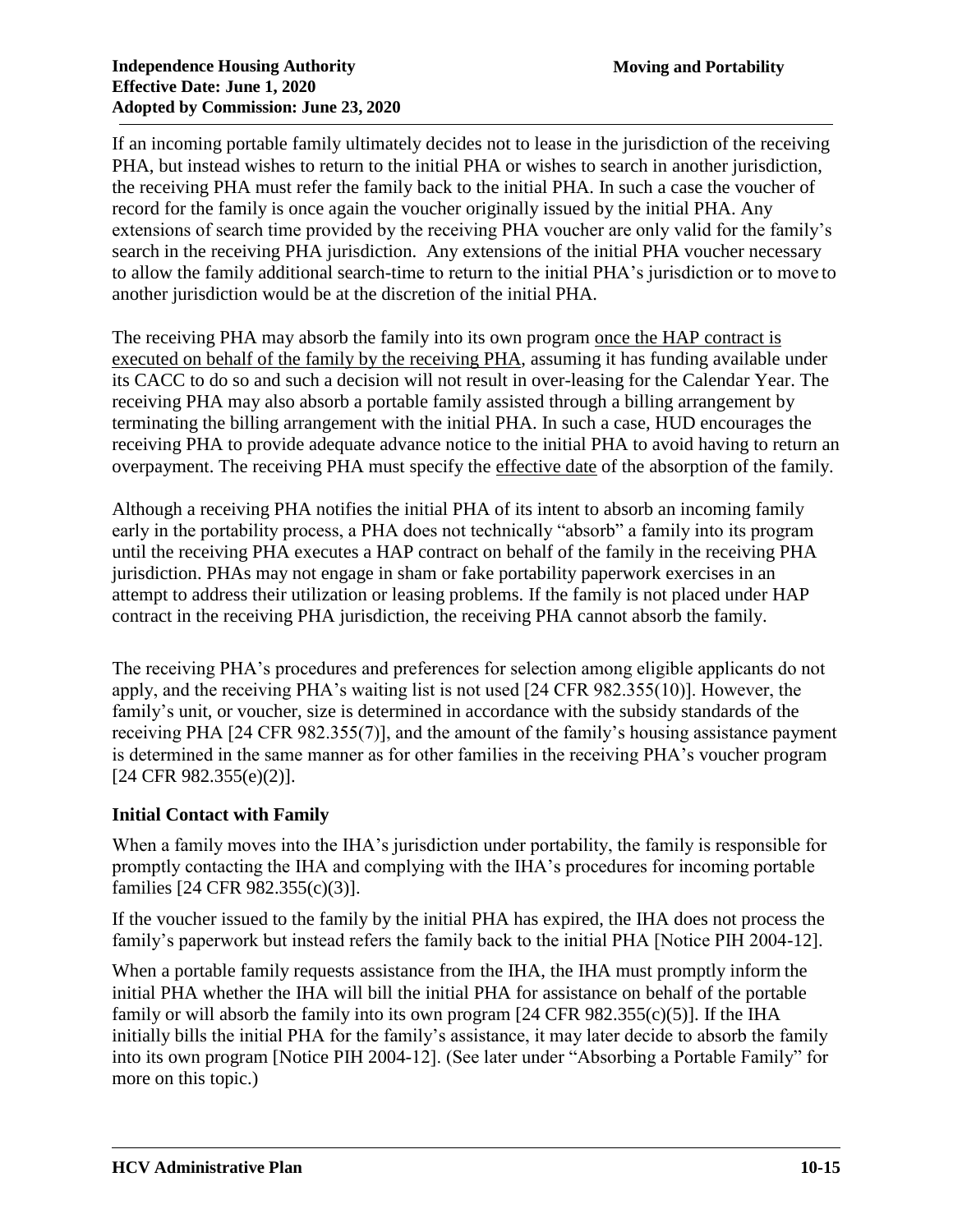### **IHA Policy**

Within ten (10) business days after a portable family requests assistance, the IHA will notify the initial PHA whether it intends to bill the initial PHA on behalf of the portable family or absorb the family into its own program.

If for any reason the IHA refuses to process or provide assistance to a family under the portability procedures, the family must be given the opportunity for an informal review or hearing [Notice PIH 2004-12]. (For more on this topic, see later under "Denial or Termination of Assistance.")

### **Briefing**

HUD allows the IHA to require a briefing for an incoming portable family as long as the requirement does not unduly delay the family's search [Notice PIH 2004-12].

### IHA Policy

The IHA will not require the family to attend a group briefing. The IHA will provide the family with a portability briefing packet and, inform the family about the IHA's payment and subsidy standards, procedures for requesting approval of a unit, the unit inspection process, opportunity areas and the leasing process. The IHA may require the family attend a full briefing at a later date.

### **Income Eligibility and Reexamination**

HUD allows the IHA to conduct its own income reexamination of a portable family [24 CFR  $982.355(c)(4)$ ]. However, the IHA may not delay voucher issuance or unit approval until the reexamination process is complete unless the reexamination is necessary to determine that an applicant family is income eligible for admission to the program in the area where the family wishes to lease a unit [Notice PIH 2004-12, 24 CFR 982.201(b)(4)]. The IHA does not redetermine income eligibility for a portable family that was already receiving assistance in the initial PHA's voucher program  $[24 \text{ CFR } 982.355(c)(1)].$ 

### IHA Policy

For any family moving into its jurisdiction under portability, the IHA will conduct a new reexamination of family income and composition and criminal background check. However, the IHA will not delay issuing the family a voucher for this reason. Nor will the IHA delay approving a unit for the family until the reexamination process is complete unless the family is an applicant and the IHA cannot otherwise confirm that the family is income eligible for admission to the program in the area where the unit is located.

In conducting its own reexamination, the IHA will rely upon any verifications provided by the initial PHA to the extent that they (a) accurately reflect the family's current circumstances and (b) were obtained within the last 120 days. Any new information may be verified by documents provided by the family and adjusted, if necessary, when third party verification is received.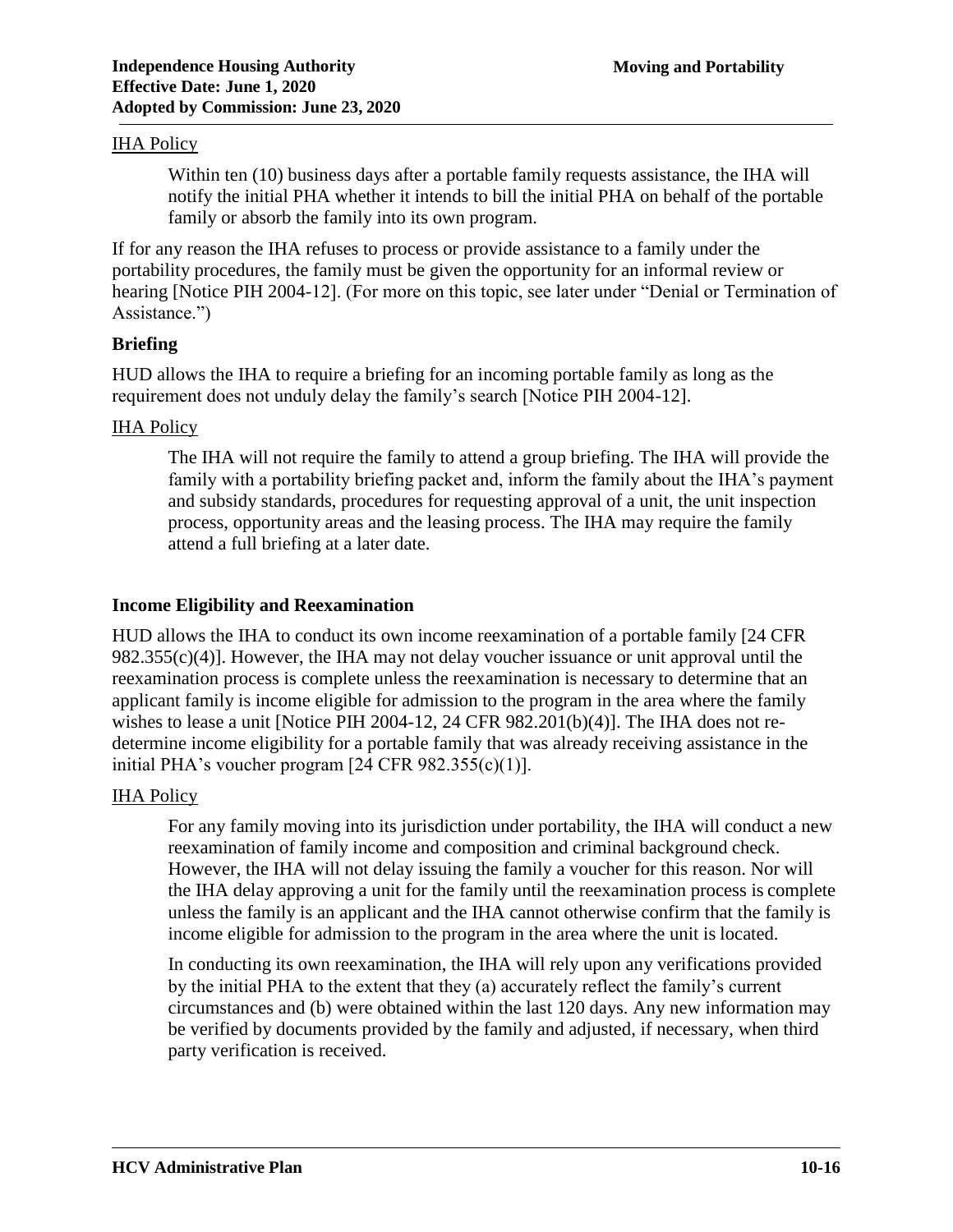### **Voucher Issuance**

When a family moves into its jurisdiction under portability, the IHA is required to issue the family a voucher [24 CFR 982.355(b)(6)]. The family must submit a request for tenancy approval to the IHA during the term of the IHA's voucher and any extensions [24 CFR 982.355(c)(6)].

### **Timing of Voucher Issuance**

HUD expects the IHA to issue the voucher within two weeks after receiving the family's paperwork from the initial PHA if the information is in order, the family has contacted the IHA, and the family complies with the IHA's procedures [Notice PIH 2004-12].

#### IHA Policy

When a family ports into its jurisdiction, the IHA will issue the family a voucher based on the paperwork provided by the initial PHA unless the family's paperwork from the initial PHA is incomplete, the family's voucher from the initial PHA has expired or the family does not comply with the IHA's procedures. The IHA will update the family's information when verification has been completed.

### **Voucher Term**

The term of the IHA's voucher may not expire before the term of the initial PHA's voucher [24 CFR 982.355(c)(6)].

#### **IHA Policy**

The IHA's voucher may not expire before thirty (30) calendar days has passed from the expiration of the initial PHA's voucher.

### **Voucher Extensions [24 CFR 982.355(c)(6), Notice 2004-12]**

The IHA may provide additional search time to the family beyond the expiration date of the initial PHA's voucher; however, if it does so, it must inform the initial PHA of the extension. It must also bear in mind the billing deadline provided by the initial PHA. Unless willing and able to absorb the family, the IHA should ensure that any voucher expiration date would leave sufficient time to process a request for tenancy approval, execute a HAP contract, and deliver the initial billing to the initial PHA.

#### IHA Policy

The IHA will extend the term of the voucher to comply with the regulations and will address issues to an incoming portable family. In other cases, if the IHA plans to absorb the family into its own program, IHA will follow the policies on voucher extension set forth in section 5-II.E.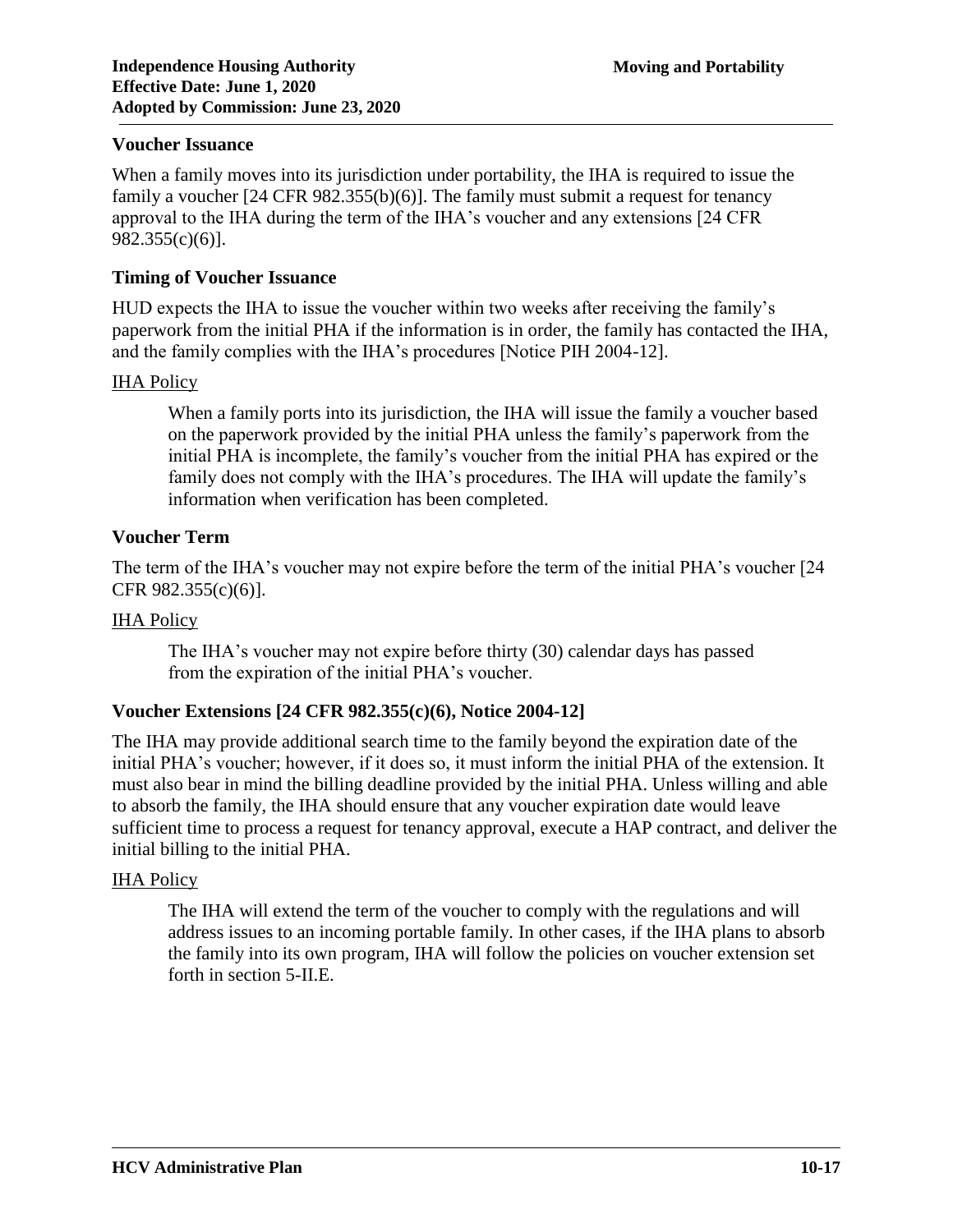The IHA will consider an exception to this policy as a reasonable accommodation to a person with disabilities (see Chapter 2).

### **Portability-Receiving PHA Responsibilities: Part II of Form HUD-52665**

The receiving PHA sends Part II of Form HUD-52665 to the initial PHA. If the receiving PHA will bill the initial PHA, the receiving PHA not only completes Part II of the Form HUD-52665, but also attaches a copy of the new Form HUD-50058 before returning it to the initial PHA. The instructions of the Form HUD-52665 provide that the receiving PHA must complete and mail (which may include electronic mail or fax) Part II of the form within ten (10) business days from the date a HAP contract is executed on behalf of a family but no later than sixty (60) calendar days following the expiration date of the family voucher issued by the initial PHA.

**The initial PHA is generally not obligated to honor initial billings that are not completed and mailed by the receiving PHA within ten (10) business days after the date the HAP contractis executed.** (Note that it is the date the HAP contract is executed, not the effective date of the HAP contract, which is at issue. For instance, if a PHA executes a HAP contract within sixty (60) calendar days of the approval of the unit, the HAP contract may be retroactive to the date the unit was approved. It is the date the PHA executed the contract, not the retroactive effective date of the contract, that establishes the deadline by which the initial billing must be mailed, emailed or faxed.) The initial PHA must immediately inform the receiving PHA in writing of its decision not to accept the late billing submission. A receiving PHA that failed to send the initial billing within 10 working days following the date the HAP contract is executed is generally required to absorb the family into its own program unless the initial PHA is willing to accept the late submission.

### **Portability-Timing of the Initial and Subsequent Billing Payments**

The initial PHA must pay the first billing amount due within thirty (30) calendar days of receipt of Part II of the Form HUD-52665. Subsequently, the initial PHA must make payment each month the billing arrangement is in effect **no later than the fifth working day of each month**. The payment must be provided in a form and manner that the receiving PHA is able and willing to accept.

In many cases billing difficulties simply result from miscommunications and the PHAs involved are able to resolve the problem with HUD's assistance. HUD encourages PHAs to work cooperatively to resolve billing difficulties. However, it is ultimately the responsibility of the initial PHA to make billing payments in a timely manner.

The program regulations at 24 CFR  $982.355(f)(1)$  provide that HUD may transfer funds for assistance to portable families to the receiving PHA from funds available under the initial PHA ACC. Upon request of the receiving PHA, HUD will exercise this authority to transfer baseline units and funding from the budget authority of the initial PHA to the receiving PHA in cases where the initial PHA fails to comply with the initial and subsequent monthly billing due dates described above (see section 12 of this notice for further information on the process by which units and funding may be transferred as a result of non-compliance with billing due dates).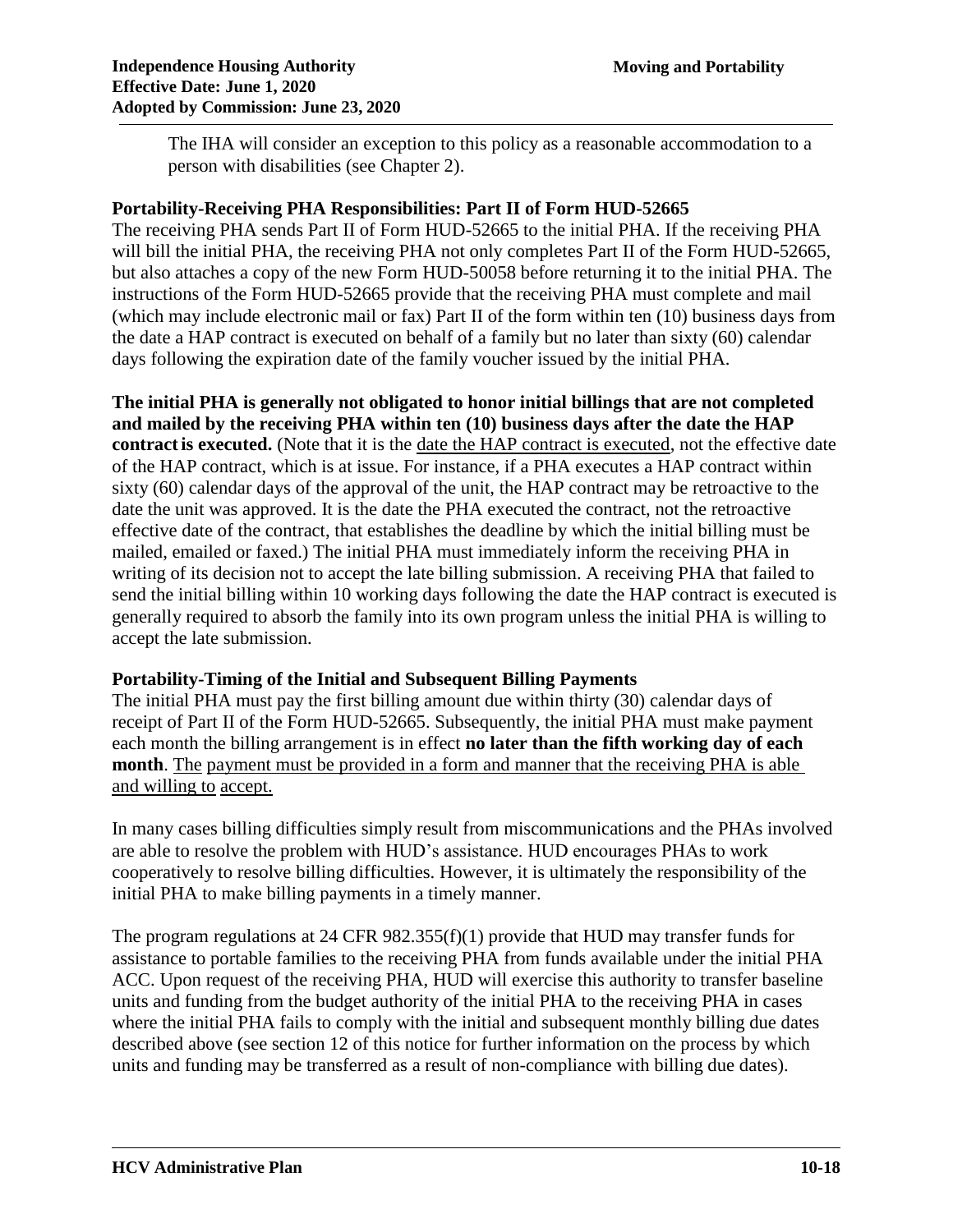The initial PHA may not terminate or delay making payments under existing billing arrangements as a result of over-leasing or funding shortfalls in the initial PHA's program. PHAs may only terminate HAP contracts as the result of insufficient funding in accordance with 24 CFR 982.454 to which they are a party.

### **Portability-Receiving PHA: On-going Responsibilities**

The receiving PHA must send the initial PHA a copy of the updated Form HUD-50058 at each annual recertification for the duration of time the receiving PHA is billing the initial PHA on behalf of the family, regardless of whether there is a change in the billing amount. The Form HUD-50058 should be sent to the initial PHA as soon as the family's annual reexamination is complete but no later than ten (10) business days following the effective date of the annual reexamination. The purpose of this notification is to serve as an annual "reconciliation" to assist both PHAs in fulfilling its accounting and record-keeping responsibilities.

**Annual Reexamination.** The IHA must send the initial PHA a copy of a portable family's updated form HUD-50058 after each annual reexamination for the duration of time the IHA is billing the initial PHA on behalf of the family, regardless of whether there is a change in the billing amount.

### IHA Policy

The IHA will send a copy of the updated HUD-50058 by fax or email and regular mail at the same time the participant and owner are notified of the reexamination results.

**Change in Billing Amount.** The IHA is required to notify the initial PHA, using form HUD-52665, of any change in the billing amount for the family as a result of:

- A change in the HAP amount (because of a reexamination, a change in the applicable payment standard, a move to another unit, etc.)
- An abatement or subsequent resumption of the HAP payments
- Termination of the HAP contract
- Payment of a damage/vacancy loss claim for the family
- Termination of the family from the program
	- The timing of the notice of the change in the billing amount should correspond with the notification to the owner and the family in order to provide the initial PHA with advance notice of the change. Under no circumstances should the notification be later than ten (10) business days following the effective date of the change in the billing amount.

### F**ailure to Fulfill Obligations**

Should the initial PHA fail to receive an updated Form HUD-50058 within thirty (30) calendar days after the effective date of the annual recertification date, it must send a letter to the receiving PHA to verify the status of the family and a copy of the letter must be sent to the Director (or the staff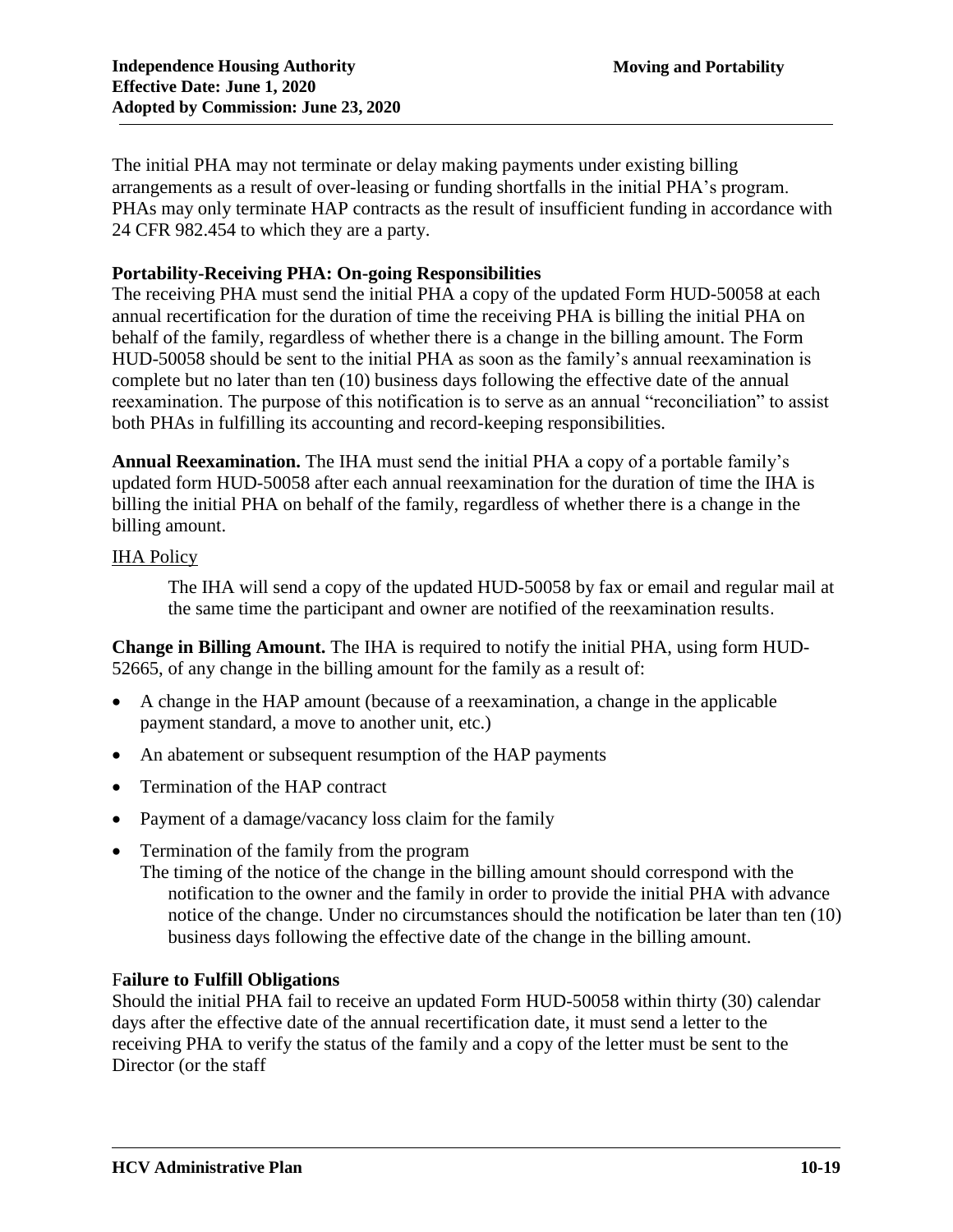person designated by the Director) of the Office of Public Housing (OPH) in the HUD Area Office with jurisdiction over the initial PHA. If the receiving PHA fails to correct the problem within thirty (30) calendar days following the notification (e.g., initial PHA informs receiving PHA of late annual billing paperwork June  $15<sup>th</sup>$  and the paperwork is not received by July  $15<sup>th</sup>$ ), the initial PHA may request by memorandum to the Director of the OPH with jurisdiction over the initial PHA that HUD require the receiving PHA to absorb the vouchers in question. A copy of the initial notification and any subsequent correspondence between the PHAs on the matter must be attached. A copy of the memorandum must be sent to the receiving PHA. The initial PHA must continue to make the monthly payment to the receiving PHA until instructed otherwise by the HUD Area Office.

The OPH will notify the receiving PHA (and the OPH director in the HUD Area Office with jurisdiction over the receiving PHA) within fifteen (15) business days of receiving the initial PHA memorandum requesting the absorption of units. The OPH will provide the receiving PHA with 15 working days to respond and provide any supporting documentation if the receiving PHA is contesting whether the paper in question was late. The OPH in the HUD Area Office with jurisdiction over the initial PHA is the lead HUD office in resolving any dispute over the timeliness of the annual submission. That office is responsible for examining all documentation submitted by the PHAs and then determining if the paperwork was late if the receiving PHA contests the initial PHA's report. The OPH must render a decision no later than fifteen (15) business days following the deadline by which the receiving PHA had to respond to the OPH memorandum.

The OPH will send a letter to both the initial and receiving PHAs with copies to the Area Office with jurisdiction over the receiving PHA indicating whether the vouchers should be absorbed by the receiving PHA. If the vouchers are to be absorbed by the receiving PHA, the billing arrangement on behalf of the family or families in question ceases at the first of the following month after the date of the OPH letter (e.g., if the OPH letter is dated June 15, the billing arrangement ends July 1). The initial PHA is still responsible for any outstanding payments due to the receiving PHA.

HUD may in certain instances require the initial PHA to honor a late submission of the annual recertification documents (such as where the receiving PHA is over-leased and is in danger of not being able to stay under unit months available for the Calendar Year). In such a case HUD may take action to address the receiving PHA's failure to submit the notification in a timely manner, which may include reducing the receiving PHA's administrative fee.

The receiving PHA is also required to send a new Form HUD-52665 along with the Form HUD-50058 to report any change in the billing amount, if applicable. The timing of the notice of the change in the billing amount should correspond with the notification to the owner and the family in order to provide the initial PHA with advance notice of the change. However, under no circumstances should the notification be later than ten (10) business days following the effective date of the change in the billing amount.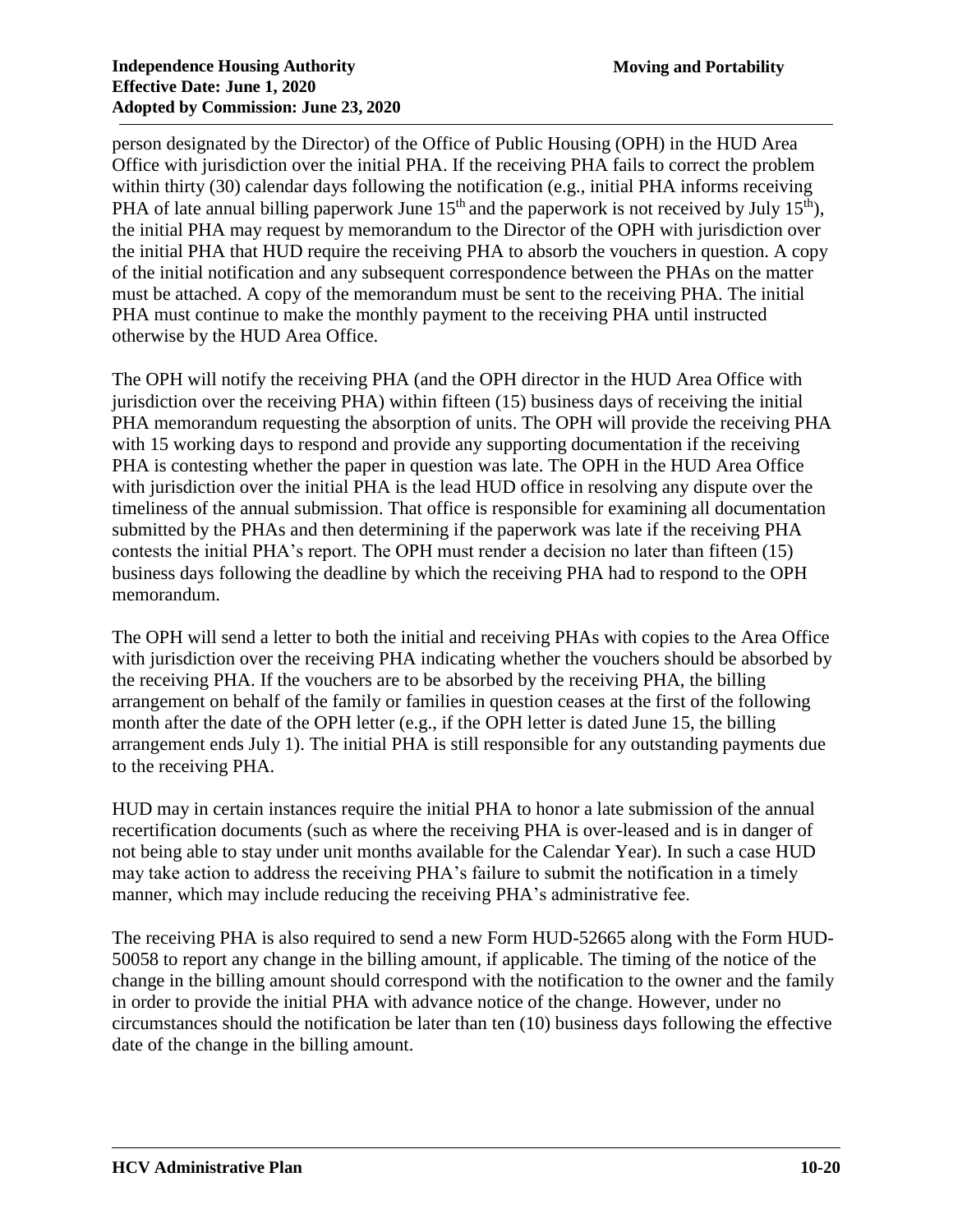### **If the receiving PHA fails to send the Form HUD-52665 within ten (10) business days following the effective date of the change in the billing amount, the initial PHA is not responsible for paying any increase in the monthly billing amount incurred prior to the notification.**

If the receiving PHA is absorbing a family for which it has been billing or if the housing assistance payments are terminated for any reason, the receiving PHA is encouraged to provide adequate notice of the effective date of the absorption or termination to avoid having to return a payment. In any event the receiving PHA **must** notify the initial PHA no later than ten (10) business days following the effective date of the termination of the billing arrangement. The receiving PHA may not retroactively absorb families for which the receiving PHA was previously billing for any time period that commences before ten (10) business days from the time the receiving PHA notifies the initial PHA of the absorption, with one exception. If a PHA is experiencing a funding shortfall and needs to take steps to avoid terminations of assistance allows a receiving PHA to retroactively absorb families for which the receiving PHA was previously billing if the receiving PHA and the initial PHA agree. In these cases, the receiving PHA reimburses the initial PHA for payments made back to the effective date of the absorption but only for the current calendar year.

In the case where a family currently under a billing arrangement subsequently decides it wants to move under portability to yet another jurisdiction, the receiving PHA does not issue the family a voucher in order to do so. Instead, the receiving PHA notifies the initial PHA of the family request to port to another jurisdiction. The initial PHA is responsible for issuing the family's voucher and sending the Form HUD-52665 and supporting documentation to the new receiving PHA. Good communication between all three PHAs is very important in such a circumstance.

# **Portability-Summary of Portability Billing Deadlines**

The following summarizes the relevant deadlines under the portability billing procedures.

- a. **Submission of Initial Billing Amount (Part II of the Form HUD- 50058) –** Receiving PHA must complete and mail initial billing notice (1) no later than ten (10) business days following the date the HAP contract was executed and (2) in time that it will be received no later than sixty (60) calendar days following the expiration date of the family's voucher and extensions issued by the initial PHA or receiving PHA.
- b. **Payment of First Billing Amount –** Initial PHA makes payment within thirty (30) calendar days of receipt of Part II of the Form HUD 50058 indicating billing amount.
- c. **Payment of Subsequent Billing Amounts –** The initial PHA is responsible for ensuring that subsequent billing amounts are received no later than the fifth (5) business day of each month for which the monthly billing amount is due.
- d. **Notification of Change in Billing Amount or Other Action –** The receiving PHA notifies the initial PHA of any change in the billing amount as soon as possible (preferably before the effective date to avoid retroactive adjustments) but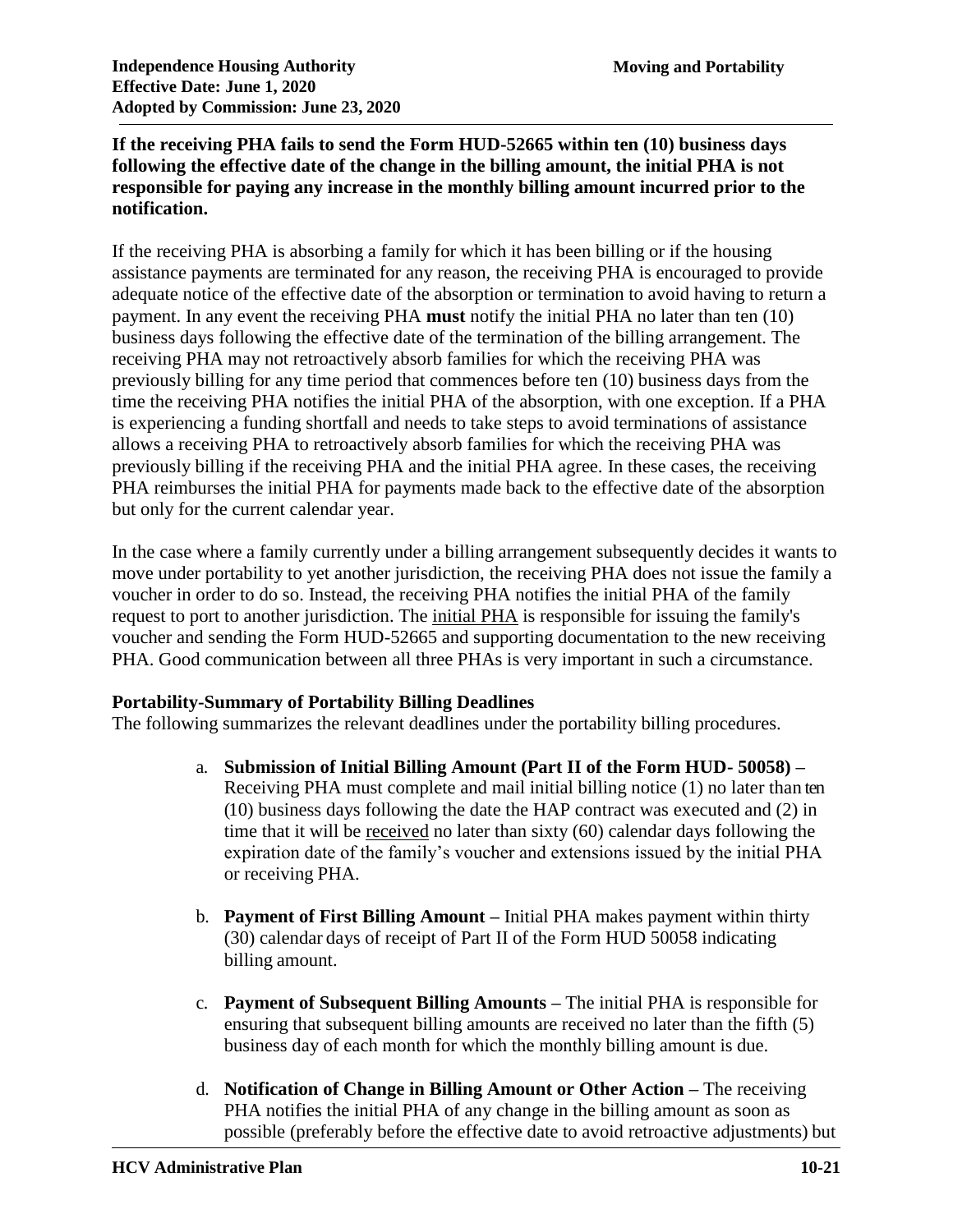in no circumstance any later than ten (10) business days following the effective date of the change.

### **10-II.D. OTHER PORTABILITY CONDITIONS**

**Portability-Procedures for the Transfer of Units and Funding as a Result of Late Payments**  In the case where the initial PHA fails to make the monthly payment to the receiving PHA by the fifth working day of the month, the receiving PHA must promptly notify the initial PHA in writing of the deficiency. The notice must identify the family or families, the total billing payment that was late or has yet to be paid, and the date the payment was ultimately received (if received at all). A copy of the notification must be sent to the Director (or the staff person designated by the Director) of the Office of Public Housing (OPH) in the HUD Area Office with jurisdiction over the receiving PHA. If the initial PHA fails to correct the problem by the second month following the notification (e.g., receiving PHA informs of late payment in June and the August payment is late), the receiving PHA may request by memorandum to the Director of the OPH with jurisdiction over the receiving PHA that HUD transfer the unit or units and funding in question. A copy of the initial notification and any subsequent correspondence between the PHAs on the matter must be attached. A copy of the memorandum must be sent to the initial PHA.

The OPH will notify the initial PHA (and the OPH director in the HUD Area Office with jurisdiction over the initial PHA) within fifteen (15) business days of receiving the receiving PHA's memorandum requesting the transfer of units and funds. The OPH will provide the initial PHA with fifteen (15) business days to respond and provide any supporting documentation if the initial PHA is contesting whether the billing payments in question were late. The OPH in the HUD Area Office with jurisdiction over the receiving PHA is the lead HUD office in resolving any dispute over the timeliness of the billing payments. That office is responsible for examining all documentation submitted by the PHAs and then determining if the billing payments were late if the initial PHA contests the receiving PHA's report. The OPH must render a decision no later than 15 working days following the deadline by which the initial PHA had to respond to the OPH memorandum.

If the OPH determines that the payments in question were late, the OPH will send a memorandum to the Housing Voucher Financial Management Division (with copies to the Area Office with jurisdiction over the initial PHA as well as to both PHAs) indicating the number of units to be permanently transferred from the initial PHA to the receiving PHA. The number will correspond with the number of families for which billing payments were late. Within thirty (30) calendar days of receiving the OPH memorandum recommending transfer of units and funds, HUD will reduce the baseline number of units and concomitant budget authority from the initial PHA's ACC and increase the baseline number of units and budget authority on the receiving PHA's ACC in order to adjust the PHA program size as a result of poor portability billing performance. HUD will use the revised baseline numbers to readjust the funding. The billing arrangement on behalf of the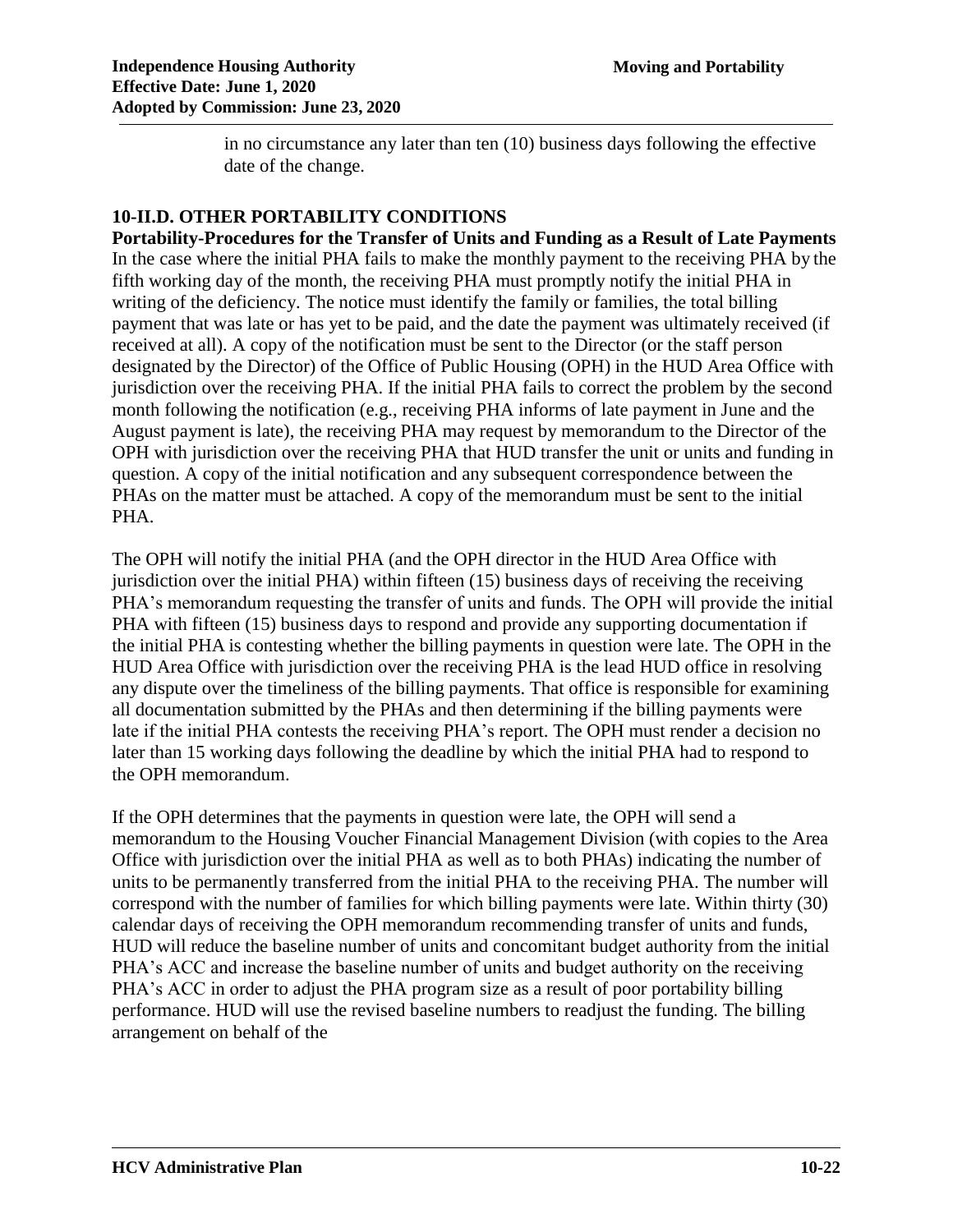family or families in question ceases with the transfer of the unit, although the initial PHA is still responsible for any outstanding payments due to the receiving PHA.

These transfer policies notwithstanding, failure to comply with the financial procedures required by HUD, including the billing and payment deadlines outlined above, may also result in the reduction of administrative fees.

### **Portability-Penalties for the Receiving PHA's Failure to Inform the Initial PHA of the Termination of a Billing Arrangement in a Timely Manner**

If HUD determines that the receiving PHA has not notified the initial PHA that a billing arrangement has been terminated in a timely manner and has continued to accept payments from the initial PHA, HUD may reduce administrative fees for the receiving PHA.

In all cases where the receiving PHA has received billing payments for billing arrangements no longer in effect, the receiving PHA is responsible for returning the full amount of the overpayment (including the portion provided for administrative fees) to the initial PHA.

In the event that HUD determines billing payments have continued for at least 3 months because the receiving PHA failed to notify the initial PHA that the billing arrangement was terminated, the receiving PHA must take the following steps:

- The receiving PHA must return the full amount of the overpayment, including the portion provided for administrative fees, to the initial PHA.
- Once full payment has been returned, the receiving PHA must notify the Office of Public Housing in the HUD Area Office with jurisdiction over the receiving PHA of the date and the amount of reimbursement to the initial PHA.

HUD may, in its discretion, take the following actions:

- Direct the PHA not to utilize their administrative fee reserve account in accordance with 24 CFR 982.155(b)(3).
- Reduce the administrative fees for the receiving PHA by up to ten (10) percent of the monthly billing amount in question for each month that the billing payments continued after the billing arrangement was terminated, taking into consideration the circumstances of the particular case. The OPH in the HUD Area Office with jurisdiction over the receiving PHA will inform the PHA by letter of the amount of the sanction imposed as a result of the PHA's failure to promptly notify the initial PHA that the billing arrangement is terminated. The OPH must send a copy of the letter to the FMC and the FMD.
- Further reduce the administrative fee if the receiving PHA does not promptly return the overpayment to the initial PHA.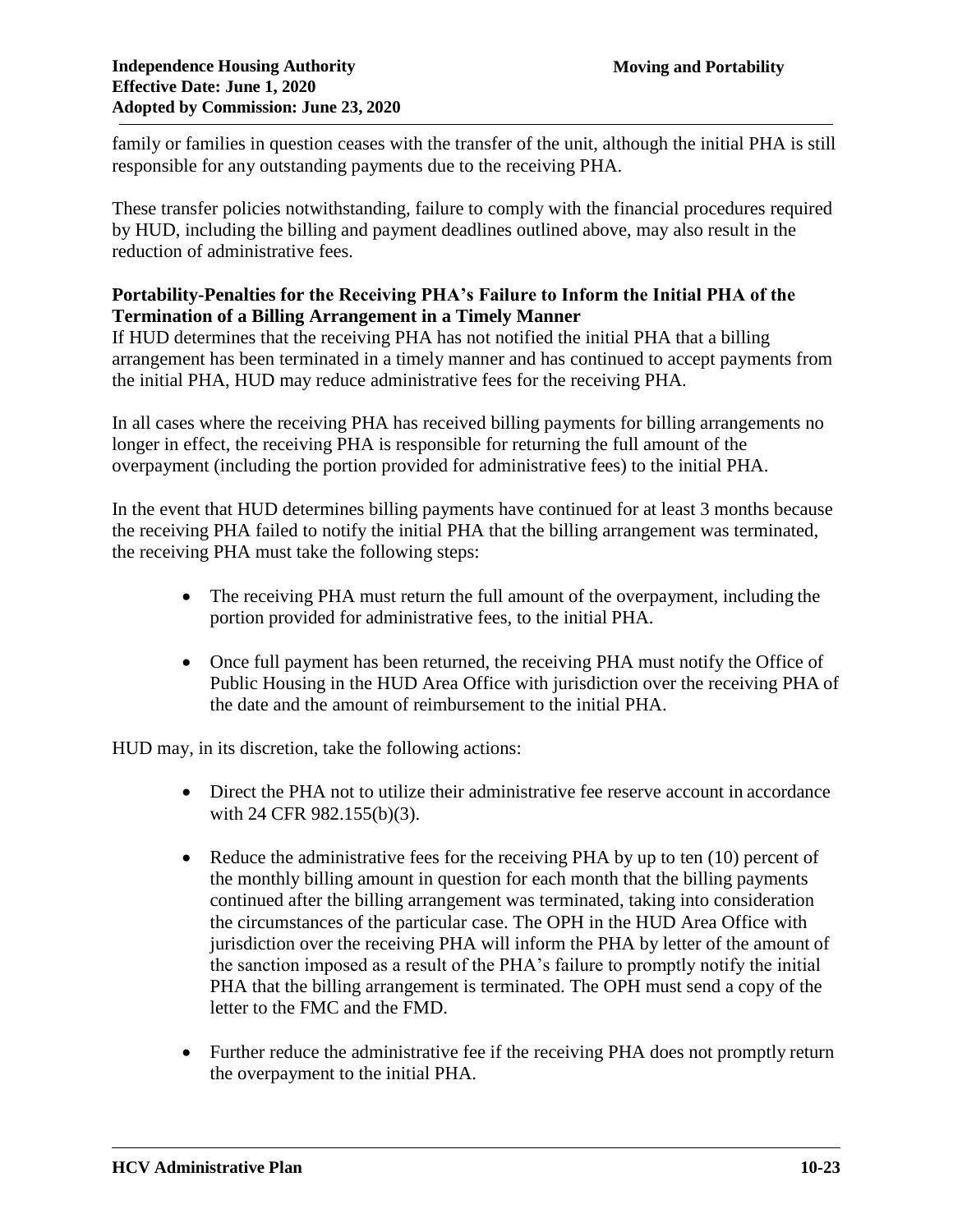This general policy does not in any way restrict the OPH Director from exercising additional remedial action in the event that the receiving PHA failed to notify initial PHAs that the billing arrangements have been terminated.

### **Denying Family Requests to Move**

A PHA may only deny a family's request to move if it has grounds to do so under the program regulations, which are as follows:

- 1) The PHA has grounds to deny the move because of the family's action or failure to act as described in 24 CFR 982.552 or 982.553.
- 2) The family is a non-resident applicant, or the family was a non-resident applicant that has not yet been assisted in the initial PHA jurisdiction for twelve months since being admitted to the program (see  $24$  CFR  $982.353(c)$ ).
- 3) The family is an applicant and is not income-eligible (see 24 CFR 982.353(d)(1)) in the area in which they wish to initially lease a unit.
- 4) The PHA has established policies on the timing and frequency of moves in accordance with 24 CFR  $982.314(c)(2)$ , and the requested move does not comply with those policies.
- 5) The PHA does not have sufficient funding for continued assistance to support the move in accordance with 24 CFR 982.314(e)(1).

In addition, the voucher regulations at 24 CFR 982.353(b) further provide that the initial PHA must deny a family's request to move if the family has moved out of its assisted unit in violation of the lease. However, as previously noted in HUD Notice PIH 2007-5, the Violence Against Women and Justice Department Reauthorization Act 2013 (VAWA 2013) amended section 8(r) of the U.S. Housing Act to provide an exception to the prohibition against a family moving under the portability provisions in violation of the lease. VAWA 2013 provides that the family may receive a voucher and move in violation of the lease under the portability procedures if the family has complied with all other obligations of the voucher program and has moved out of the assisted dwelling unit in order to protect the health or safety of an individual who is or has been the victim of domestic violence, dating violence, sexual assault or stalking and who reasonably believed he or she was imminently threatened by harm from further violence if he or she remained in the assisted dwelling unit.

If the circumstances described above exist, the PHA may allow a family to move under portability procedures if the only basis for the denial is that the family is violating the lease agreement. The PHA may request that the family provide the HUD-approved certification form (Form HUD-50066), or other acceptable documentation in order to verify the family's claim that the request to move is prompted by incidences of abuse in the unit.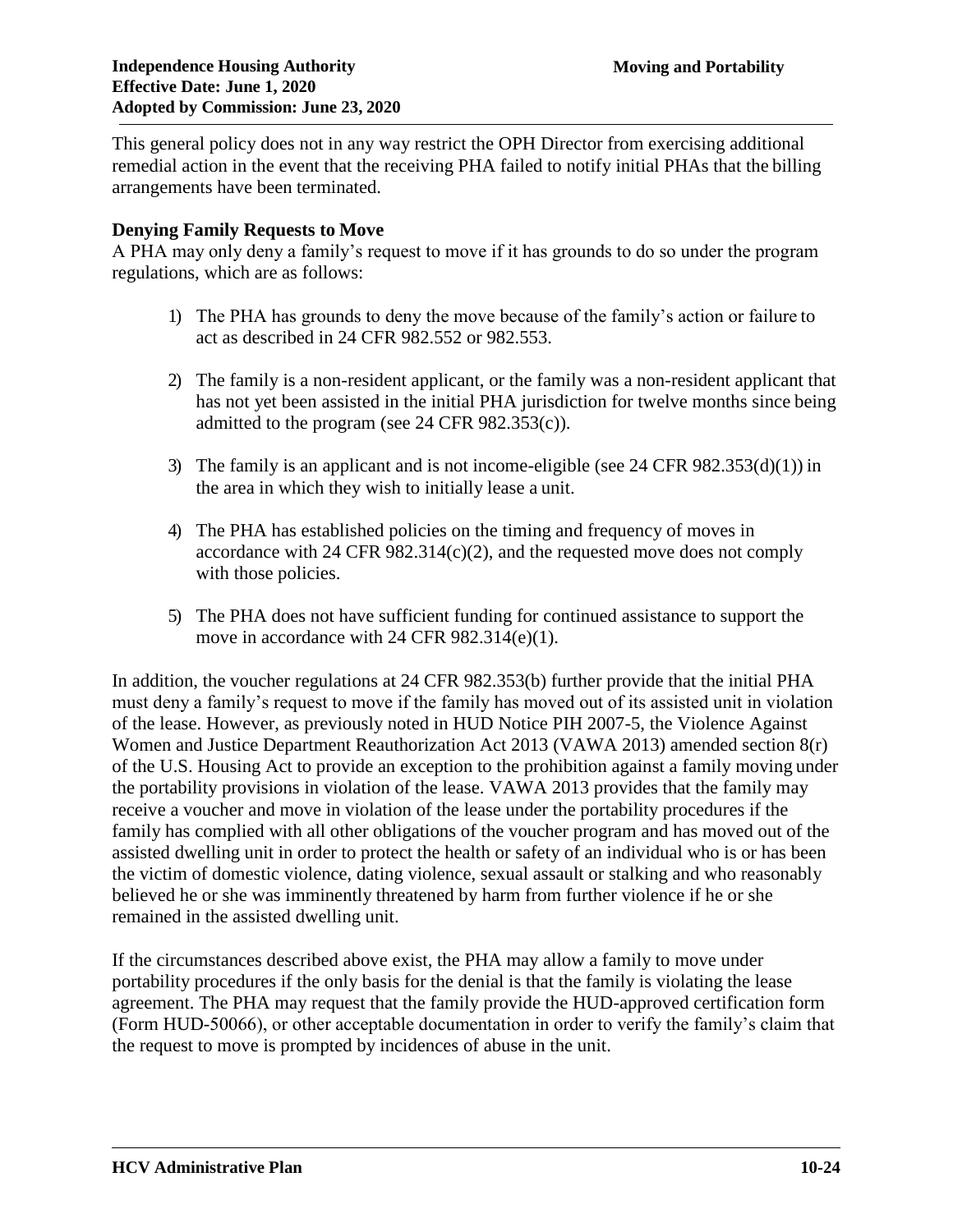# **Denying Family Requests to Move Due to Insufficient Funding**

A PHA may only deny a request to move to a higher cost unit within the PHA's jurisdiction or to higher cost area in accordance with 24 CFR 982.314(e)(1) if the PHA would be unable to avoid terminations of housing choice voucher assistance for current participants during the calendar year in order to remain within its budgetary allocation (including any available HAP reserves) for housing assistance payments.

The PHA must provide written notification to the local HUD Office within ten (10) business days when they determine it is necessary to deny moves to a higher cost unit based on insufficient funding. The notification must include the following documentation:

> 1. A financial analysis that demonstrates insufficient funds are projected to meet the current calendar year projection of expenses. The projection must not include vouchers that have been issued but are not yet under contract.

> 2. A statement certifying the PHA has ceased issuing vouchers and will not admit families from their waiting list while the limitation on moves to a higher cost unit is in place.

3. A copy of the PHA's policy stating how the PHA will address families who have been denied moves. The requirements of the policy are described below.

For moves within the initial PHA's jurisdiction, a "higher cost unit" is defined as a unit in which the PHA would have to pay a higher subsidy amount due to an increase in the gross rent for the new unit.

For portability moves, a "higher cost area" is defined as an area where a higher subsidy amount will be paid for a family because of higher payment standard amounts or "more generous" subsidy standards (e.g., the receiving PHA issues a 3-bedroom voucher to a family that received a 2-bedroom voucher from the initial PHA). Before denying the family's request to move due to insufficient funding, the initial PHA must contact the receiving PHA and confirm via email or other confirmed delivery method whether the receiving PHA will administer or absorb the family's voucher. HUD encourages PHAs to communicate this information via email in order to expedite the families' requests. Once the receiving PHA makes the commitment to absorb the voucher, they cannot reverse their decision. If the receiving PHA is willing to absorb the family, there are no grounds to deny the portability move under 24 CFR 982.314(e)(1). The initial PHA may also take into consideration any reported changes in the family's income or composition that may result in a decreased subsidy amount therefore not resulting in an increased cost to the initial PHA.

A PHA **may not** deny a requested move due to insufficient funding under 24 CFR 982.314(e)(1) simply because the family wishes to move to a higher cost unit within the PHA's jurisdiction or to a higher cost area.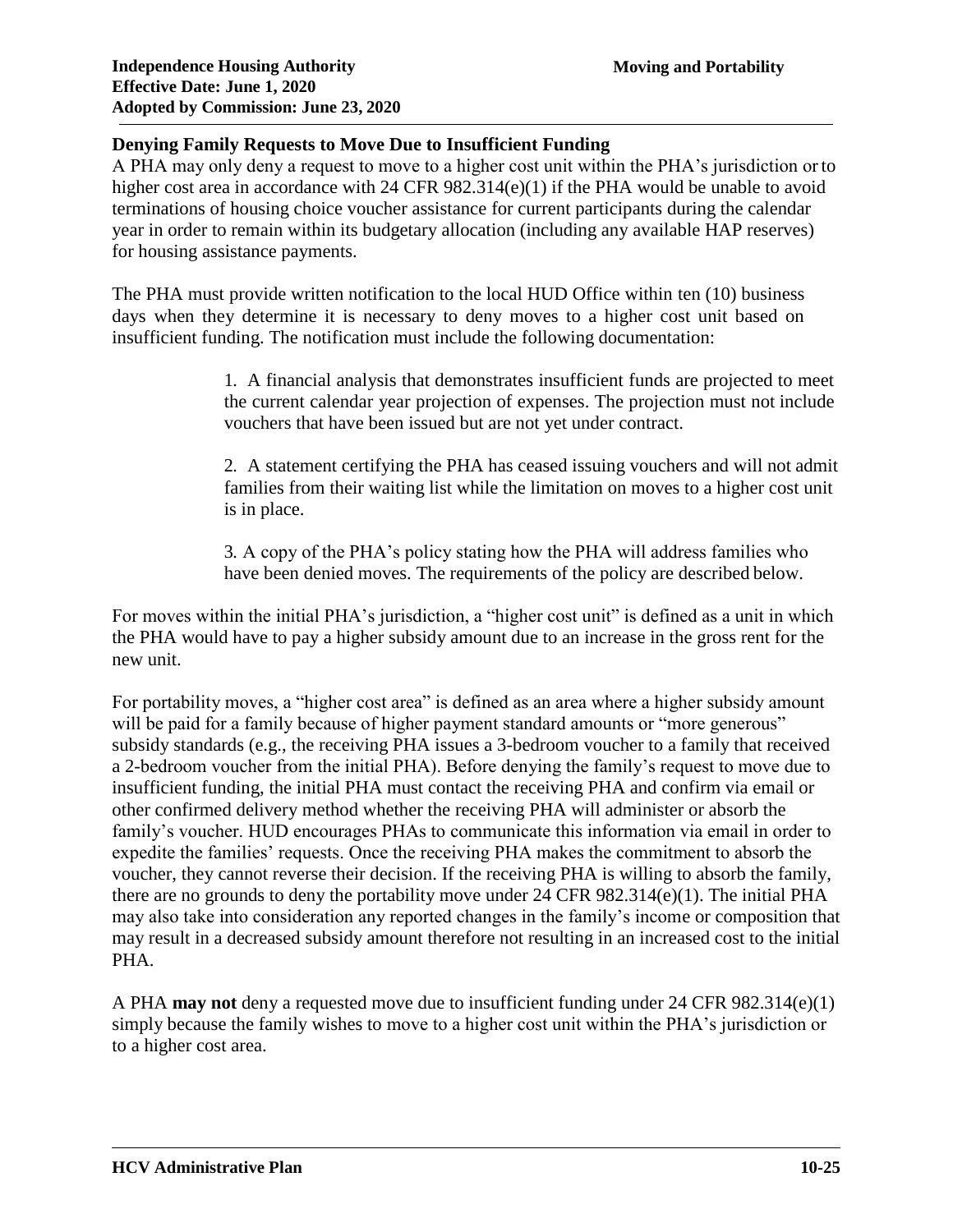A PHA **may not** deny requests to move, including portability moves, if the subsidy for the new unit is equal to or less than the current subsidy being paid for the family or if the area the family has selected is a lower cost area. A "lower cost area" is defined as an area where the subsidy amount is equal to or lesser than the current subsidy paid because of lower payment standards or less generous subsidy standards (e.g. the receiving PHA issues a 2- bedroom voucher to a family that received a 3-bedroom voucher from the initial PHA).

In projecting whether there is sufficient funding available for the remainder of the calendar year in order to approve the move, the PHA may make reasonable estimates to factor in conditions such as pending rent increases and the attrition rate for families leaving the program. However, a PHA may not include projected costs for vouchers that have been issued to families from the waiting list but not yet leased as part of this analysis. Vouchers that have been issued to those on the waiting list cannot be considered an expense for purposes of determining whether to deny a move due to insufficient funding until such time that HAP contracts are executed and the PHA is legally obligated to make HAP payments.

HUD has posted a spreadsheet on the HUD Housing Choice Voucher Program website that may be used by a PHA to determine if sufficient funding is available to support to a move. The address is: [http://www.hud.gov/offices/pih/programs/hcv.](http://www.hud.gov/offices/pih/programs/hcv) This spreadsheet is an example of one method of determining if sufficient funding is available and a PHA is not required to use it when making its determination to deny a move under 24 CFR 982.314(e)(1). However, in any case where the PHAs denies a family's request to move in accordance with 24 CFR 982.314(e)(1), the PHA must be able to demonstrate how it determined that sufficient funding was unavailable when the PHA denied the family's request to move.

The PHA must establish policies in its Administrative Plan which state how the agency will address families who have requested a move and were denied due to lack of funding once the PHA has determined funds are available for those moves. At a minimum, the PHA policy must address:

- How the PHA will inform families of the PHA's local policy regarding moves denied due to lack of funding; i.e., information contained in briefing packets or in a letter to the tenant at the time the move is denied.
- How long the family's request to move will be open for consideration and how the PHA will notify families with open requests when funds become available.

A PHA may not deny a family's request to move to a higher cost unit or a higher cost area because it wishes to admit additional families from its waiting list into its voucher program, regardless of whether it has unit months available (UMA) to do so. If the PHA denies a family's request to move, it may not subsequently admit any additional families to its voucher program until the PHA has followed the policy as described above.

If a PHA approves a family's request to move then subsequently experiences a funding shortfall, the PHA may only retract the voucher if the family would be allowed to remain in their current unit. If the family cannot remain in the unit, (e.g. family has already vacated the unit or family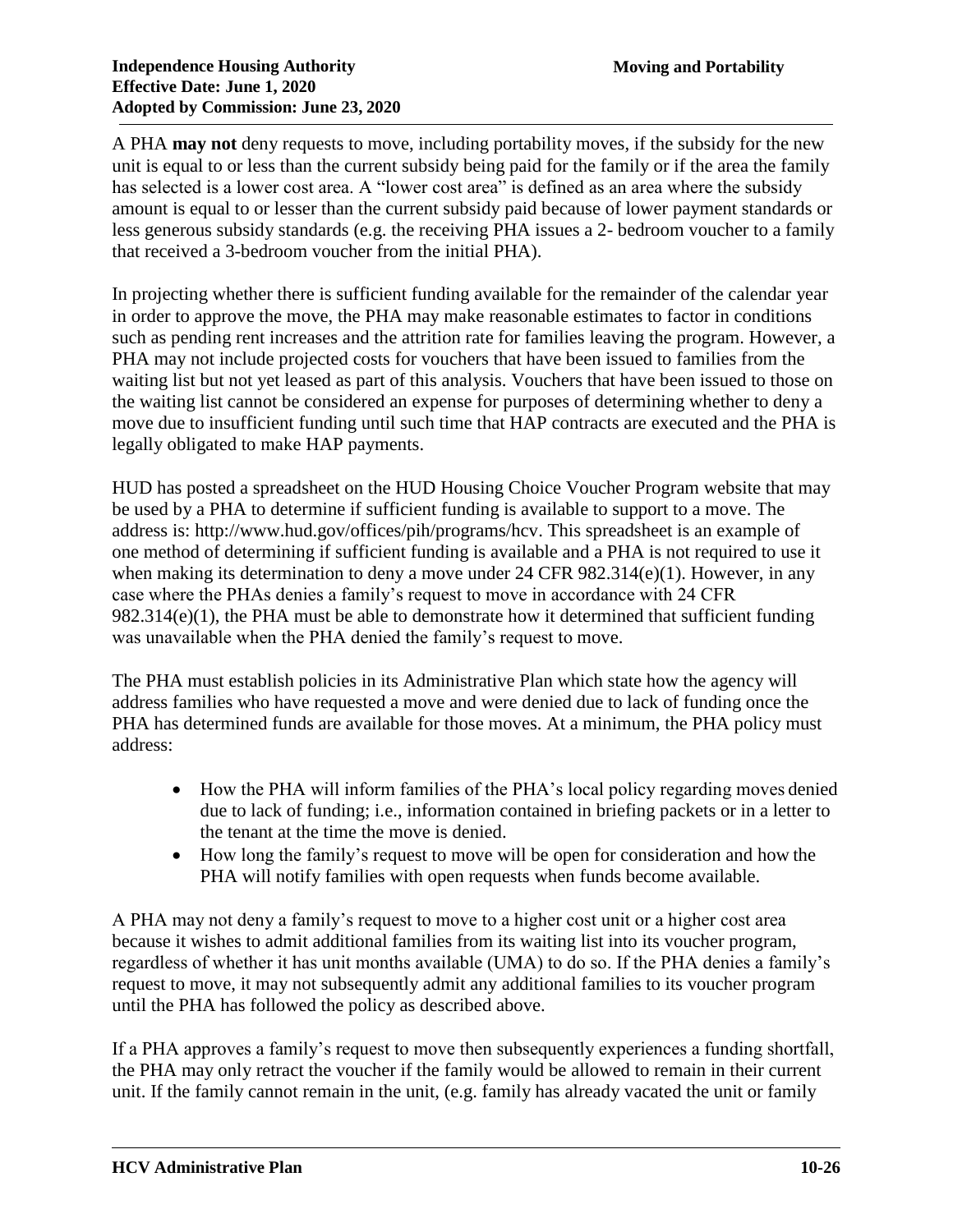has already notified the owner of their intent to vacate and the owner has re-let the unit to another family) the PHA must not retract the voucher. This requirement applies to moves both within the PHA's jurisdiction and to portability moves.

An initial PHA may not terminate a portability voucher under a billing arrangement with a receiving PHA for insufficient funding since the initial PHA is not a party to the HAP contract.

### **Penalties for Improperly Denying Requests for Insufficient Funding**

In general, if HUD determines that a PHA did not follow the policies established in this Notice and has improperly denied a family's request to move due to insufficient funding (e.g., sufficient funding was in fact available at the time of the family request to support the move; PHA failed to comply with request for additional information to support the insufficient funding from the Field Office), HUD may impose a sanction on the PHA, which may include a reduction in the PHA's administrative fee of up to ten (10) percent for the two quarters following the quarter that HUD identified the improper denial, taking into consideration the circumstances of the particular case. The Office of Public Housing in the HUD Area Office with jurisdiction over the PHA will inform the PHA by letter and will send a copy to the HUD Financial Management Center (FMC) and the Financial Management Division (FMD) to effectuate the fee reduction.

This general policy for improperly denying the family's request to move under 24 CFR 982.314(e)(1) does not in any way restrict HUD from exercising additional remedial actions or imposing sanctions in the event the PHA is denying requests by families to move under portability in violation of program requirements.

# **Portability and Project-based Assistance**

In accordance with 24 CFR 983.2(b)(2), provisions on portability do not apply to the PBV program. A family that is porting into a receiving PHA's jurisdiction may only receive a tenantbased voucher or homeownership assistance. In order for a tenant-based voucher holder to be housed in a PBV unit, the family would have to apply to the receiving PHA's PBV program and give up their tenant-based voucher prior to being housed in the PBV unit.

# **PART III. EMERGENCY TRANSFER UNDER VAWA**

# **10-III.A. EMERGENCY TRANSFER**

The Independence Housing Authority (IHA) is concerned about the safety of its participants, and such concern extends to participants who are victims of domestic violence, dating violence, sexual assault, or stalking. In accordance with the Violence Against Women Act (VAWA), IHA allows participants to request an emergency transfer from the participant's current unit to another unit. The ability of IHA to honor such requests for participants currently receiving rental assistance, however, may depend upon a preliminary determination that the participant is or has been a victim of domestic violence, dating violence, sexual assault, or stalking, and on whether the family can find another dwelling unit that is available to them and is safe to offer the participant temporary or permanent occupancy.

This plan identifies families who are eligible for an emergency transfer, the documentation needed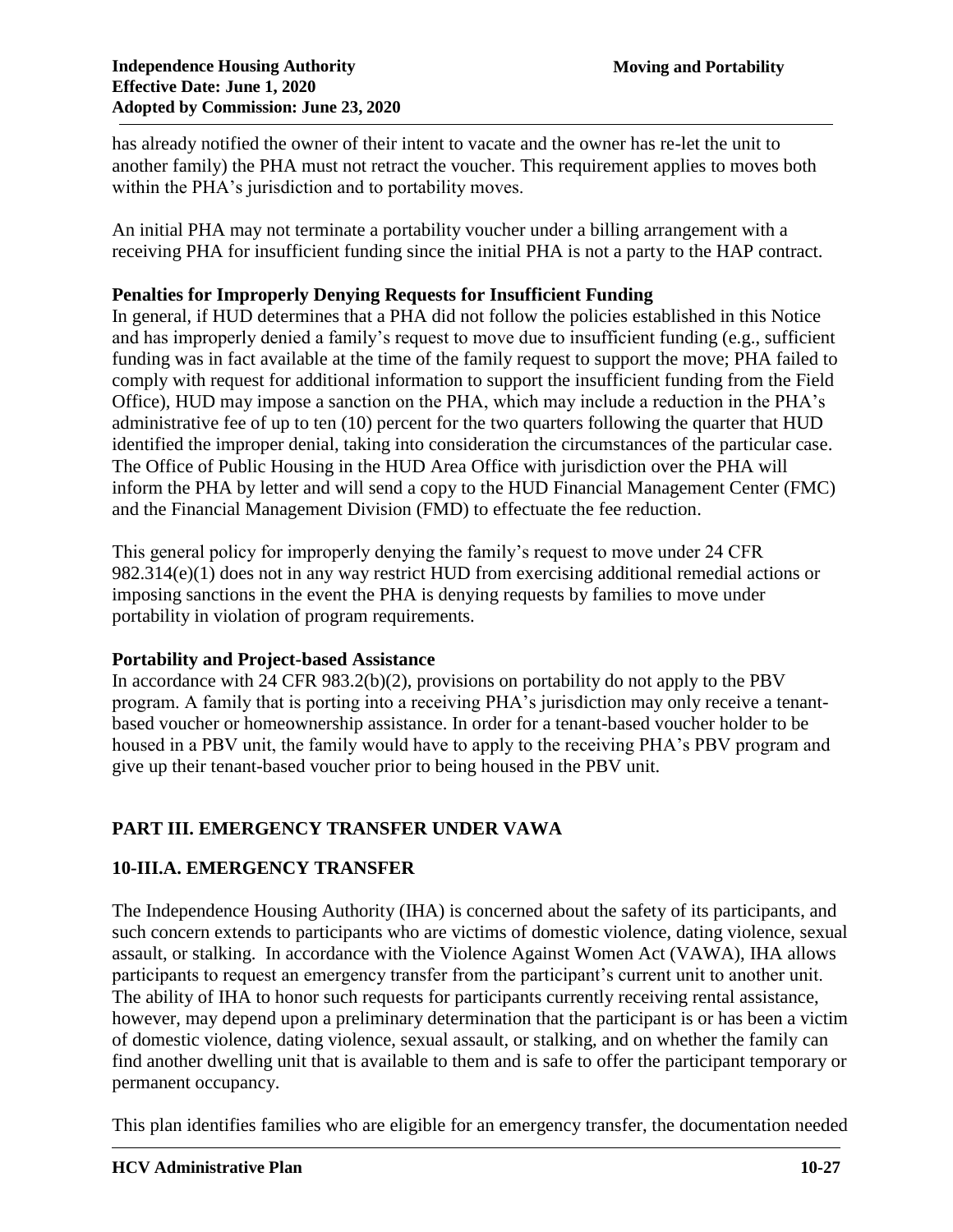to request an emergency transfer, confidentiality protections, how an emergency transfer may occur, and guidance to tenants on safety and security. This plan is based on a model emergency transfer plan published by the Department of Housing and Urban Development (HUD), the Federal agency that oversees that Public Housing is in compliance with VAWA.

Despite the name of this law, VAWA protection is available to all victims of domestic violence, dating violence, sexual assault, and stalking, regardless of sex, gender identity, sexual orientation, disability or age.

# **10-III.B. ELIGIBILITY FOR EMERGENCY TRANSFERS**

A tenant who is a victim of domestic violence, dating violence, sexual assault, or stalking, as provided in HUD's regulations at 24 CFR part 5, subpart L, is eligible for an emergency transfer if:

- The family reasonably believes that there is a threat of imminent harm from further violence if the tenant remains within the same unit;
- The family is a victim of a sexual assault, and the sexual assault occurred on the premises within the 90-day period preceding a request for an emergency transfer;
- A family requesting an emergency transfer must expressly request the transfer in accordance with the procedures described in this plan.

# **10-III.C. EMERGENCY TRANSFER REQUEST DOCUMENTATION**

To request an emergency transfer, the family shall notify IHA's Section 8 office and submit a written request for a transfer at 4215 S. Hocker Dr., Bldg. 5.

The family's written request for an emergency transfer should include either:

- 1. A statement expressing why the tenant reasonably believes that there is a threat of imminent harm from further violence if the family were to remain in the same dwelling unit assisted under IHA's program.
- 2. A statement that the family was a sexual assault victim and that the sexual assault occurred on the premises during the 90-day period preceding the family's request for an emergency transfer.

IHA may request additional documentation from a family in accordance with the documentation policies of HUD's regulations at 24 CFR part 5, subpart L.

# **10-III.D. CONFIDENTIALITY**

IHA will keep confidential any information that the family submits in requesting an emergency transfer, and information about the emergency transfer, unless the family gives IHA written permission to release the information, or disclosure of the information is required by law or in the course of an eviction or termination proceeding. This includes keeping confidential the new